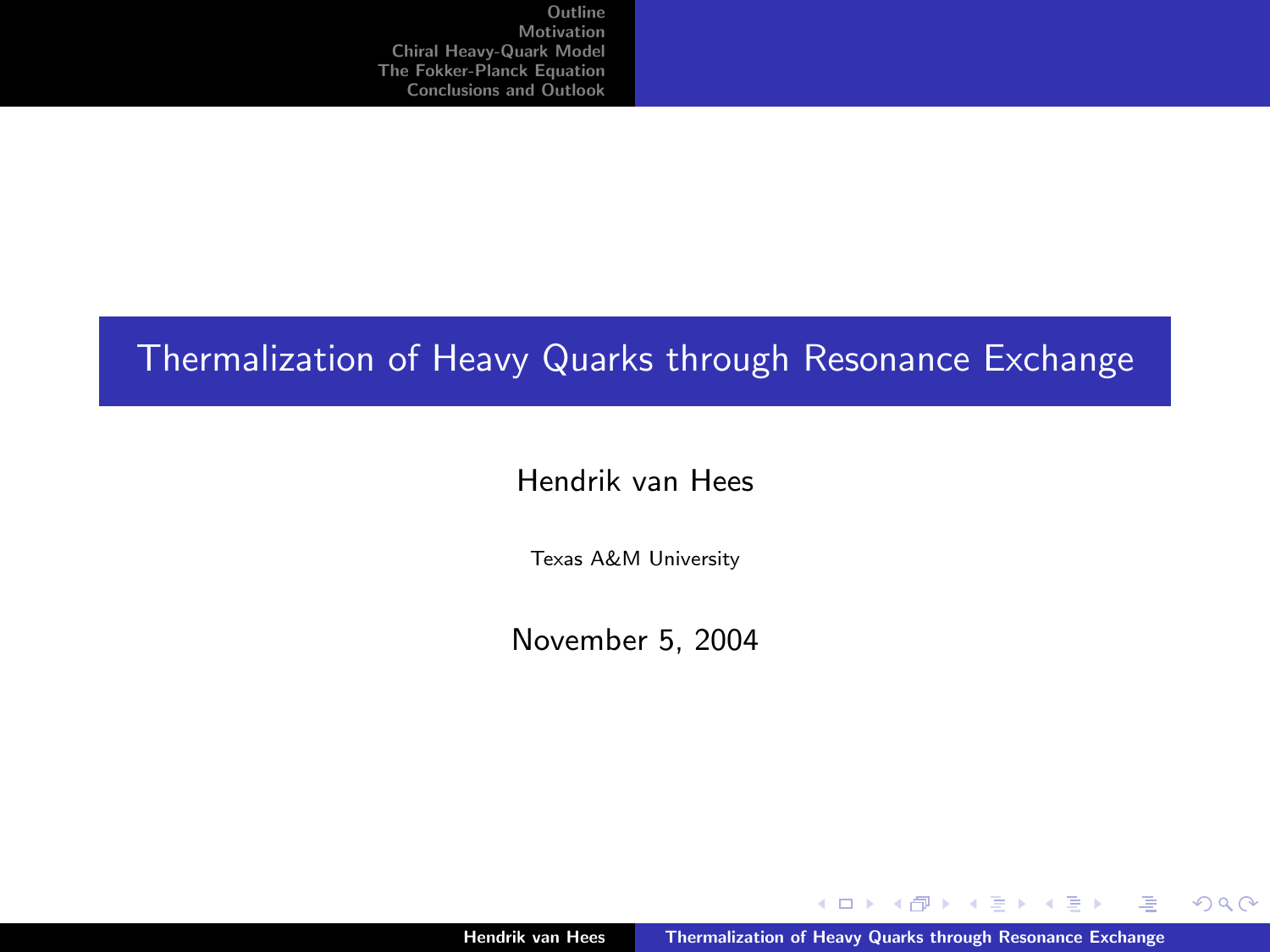#### **[Outline](#page-1-0)**

**[Motivation](#page-2-0)** [Chiral Heavy-Quark Model](#page-3-0) [The Fokker-Planck Equation](#page-13-0) [Conclusions and Outlook](#page-28-0)

# **Outline**

#### **[Motivation](#page-2-0)**

[Chiral Heavy-Quark Model](#page-3-0)

[The Fokker-Planck Equation](#page-13-0)

[Conclusions and Outlook](#page-28-0)

4日下 4 有 Ξ

∍

<span id="page-1-0"></span> $299$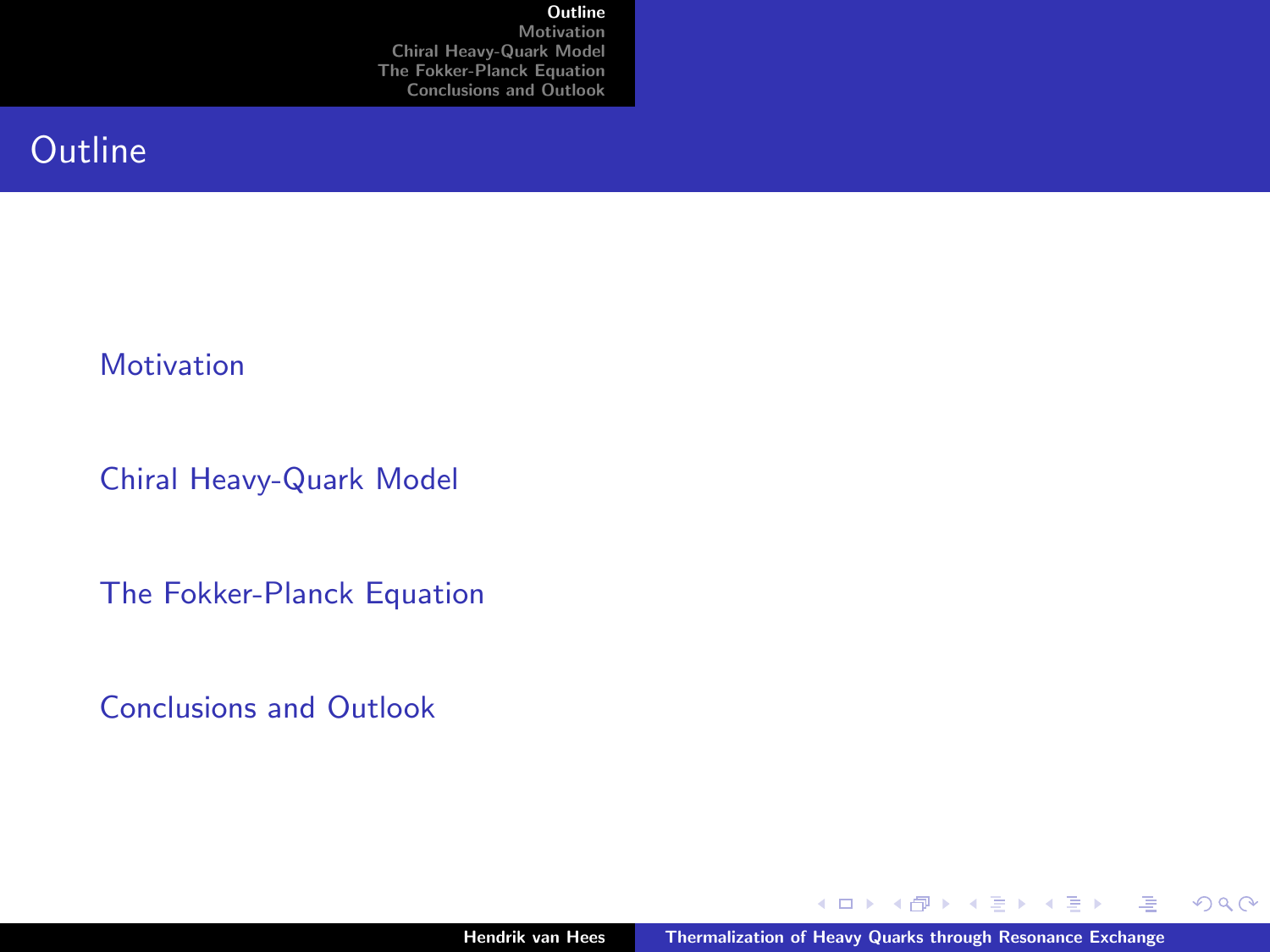### **Motivation**

- $\triangleright$  in-medium spectral properties of charmonia in QGP
- $\blacktriangleright$   $p_T$  spectra of D mesons,  $v_2$
- $\triangleright$  importance of dissociation and regeneration in

$$
c + \overline{c} \leftrightarrow J/\psi + X
$$

- $\blacktriangleright$  Indications for thermalization of heavy quarks
- Survival of "D-mesonic resonances" above  $T_c$  (indicated by recent lattice QCD calculations)

<span id="page-2-0"></span> $-10.5$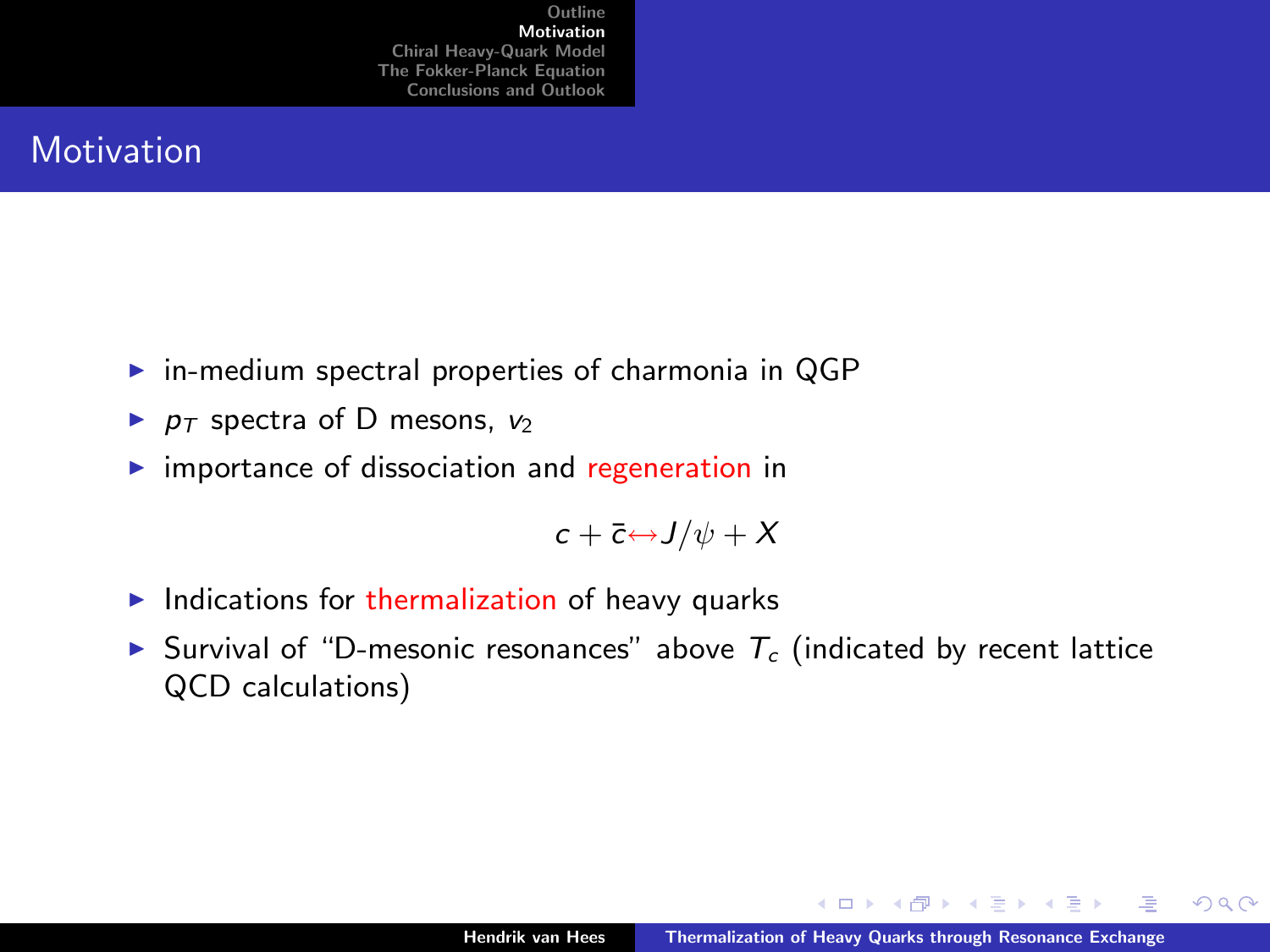#### The Particle Content

Chiral symmetry  $SU_V(2) \otimes SU_A(2)$  in the light-quark sector of QCD

 $\mathscr{L}^{(0)}_D = \sum^2 [(\partial_\mu D_i^\dagger)(\partial^\mu D_i)$  —  $m_D^2 D_i^\dagger D_i]$  + usual massive vector Lagrangian for  $D^*$  $i=1$ 

 $D_i$ : two doublets: pseudo-scalar  $\sim \binom{\overline{D^0}}{D-}$ ,  $\binom{D^0}{D+}$  and scalar  $D_i^*$ : two doublets: vector  $(\overline{D^{0*}}_{D^{-*}}), (\overline{D^{0*}}_{D^{+*}})$  and pseudo-vector

$$
\mathscr{L}^{(0)}_{qc} = \bar{q}i\partial\!\!\!/\,q + \bar{c}(i\partial\!\!\!/-m_c)c
$$

q: light-quark doublet  $\sim \binom{u}{d}$ 

c: singlet

<span id="page-3-0"></span> $\Omega$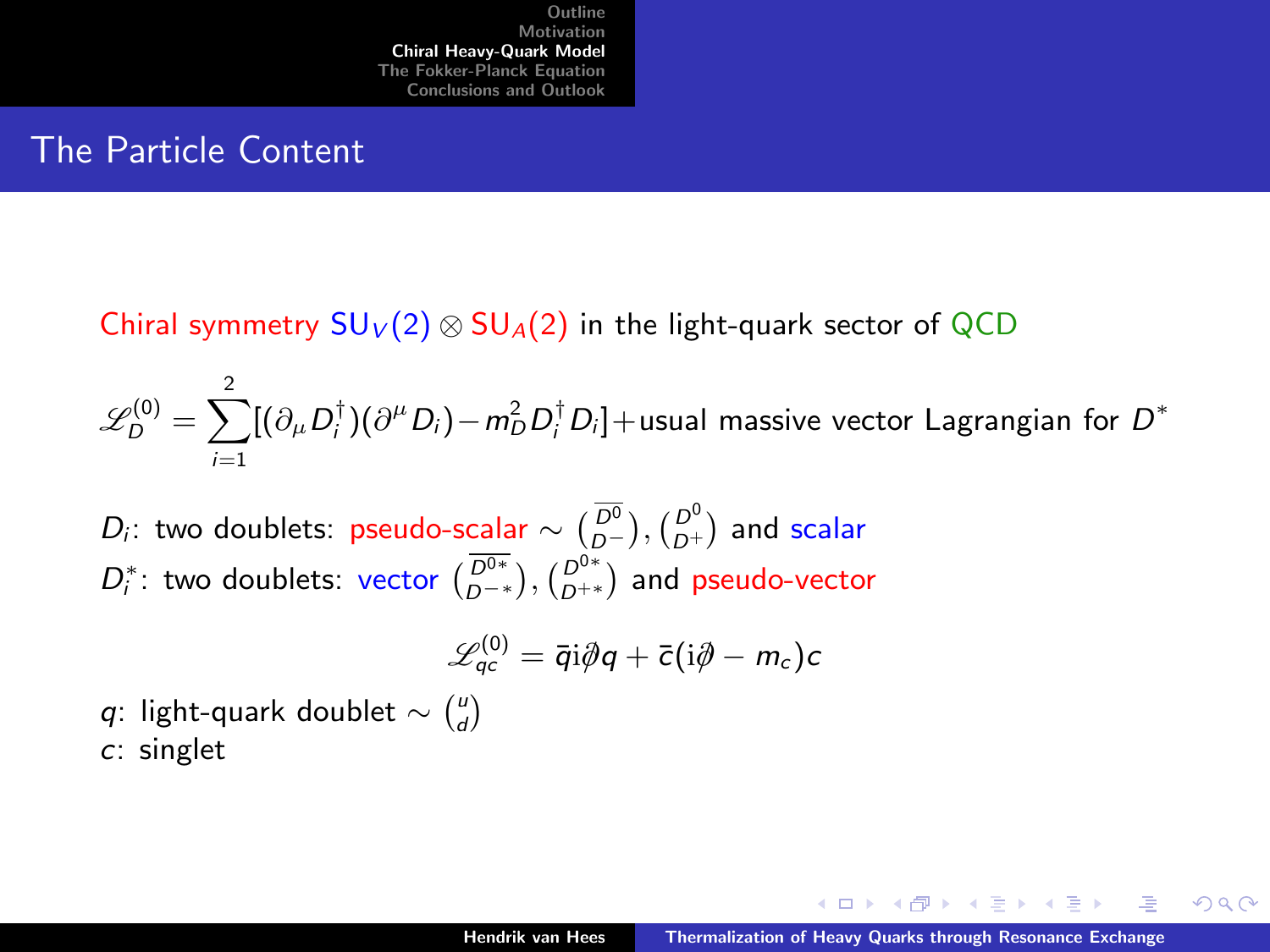### Chiral Symmetry

Infinitesimal version:

$$
q\to (1+\mathrm{i}\delta\vec{\phi}_V\vec{t}+\mathrm{i}\delta\vec{\phi}_A\vec{t}\gamma_5)q, \quad c\to c.
$$

Light quarks massless in chiral limit!

$$
D_1 \rightarrow D + i\delta \vec{\phi}_V \vec{t} D_1 + i\delta \vec{\phi}_A \vec{t} D_2,
$$
  

$$
D_2 \rightarrow D_2 + i\delta \vec{\phi}_V \vec{t} D_2 + i\delta \vec{\phi}_A \vec{t} D_1.
$$

Mesons must have chiral partners In the vacuum: chiral symmetry spontaneously broken In QGP: chiral symmetry restored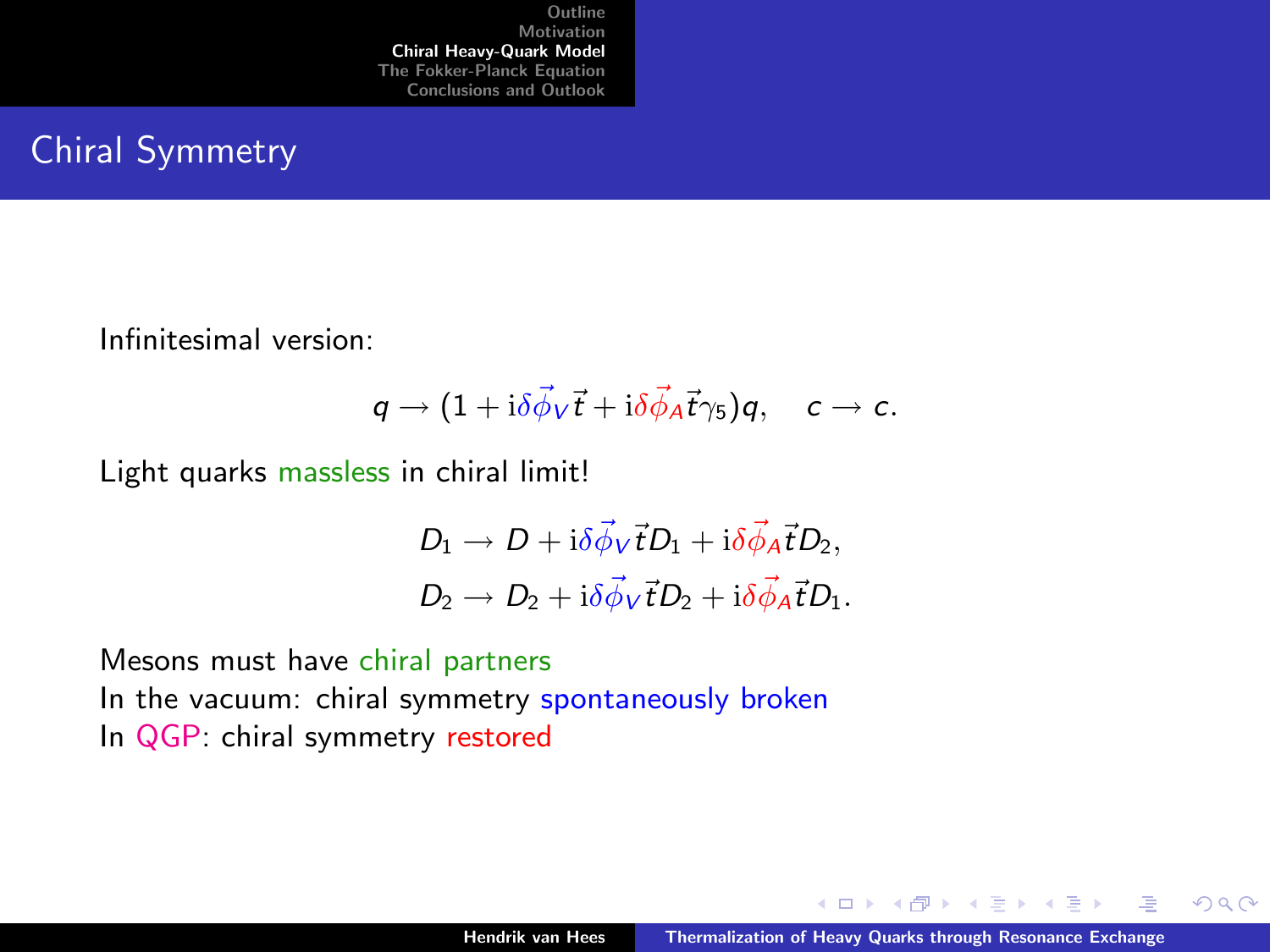#### **Interactions**

Interactions determined by chiral symmetry Strong interactions also preserve parity For transversality of vector mesons: use heavy-quark effective theory vertices

$$
\mathscr{L}_{\text{int}} = -G_S \left( \bar{q} \frac{1+\rlap{\hspace{0.02cm}/}{2}}{2} D_1 c_V + \bar{q} \frac{1+\rlap{\hspace{0.02cm}/}{2}}{1} i \gamma^5 D_2 c_V + h.c. \right) - G_V \left( \bar{q} \frac{1+\rlap{\hspace{0.02cm}/}{2}}{2} \gamma^\mu D_{1\mu}^* c_V + \bar{q} \frac{1+\rlap{\hspace{0.02cm}/}{2}}{2} i \gamma^\mu \gamma^5 D_{2\mu}^* c_V + h.c. \right)
$$

v: four momentum of heavy quark in HQET: spin symmetry  $\Rightarrow G_S = G_V$ 

 $-10.5$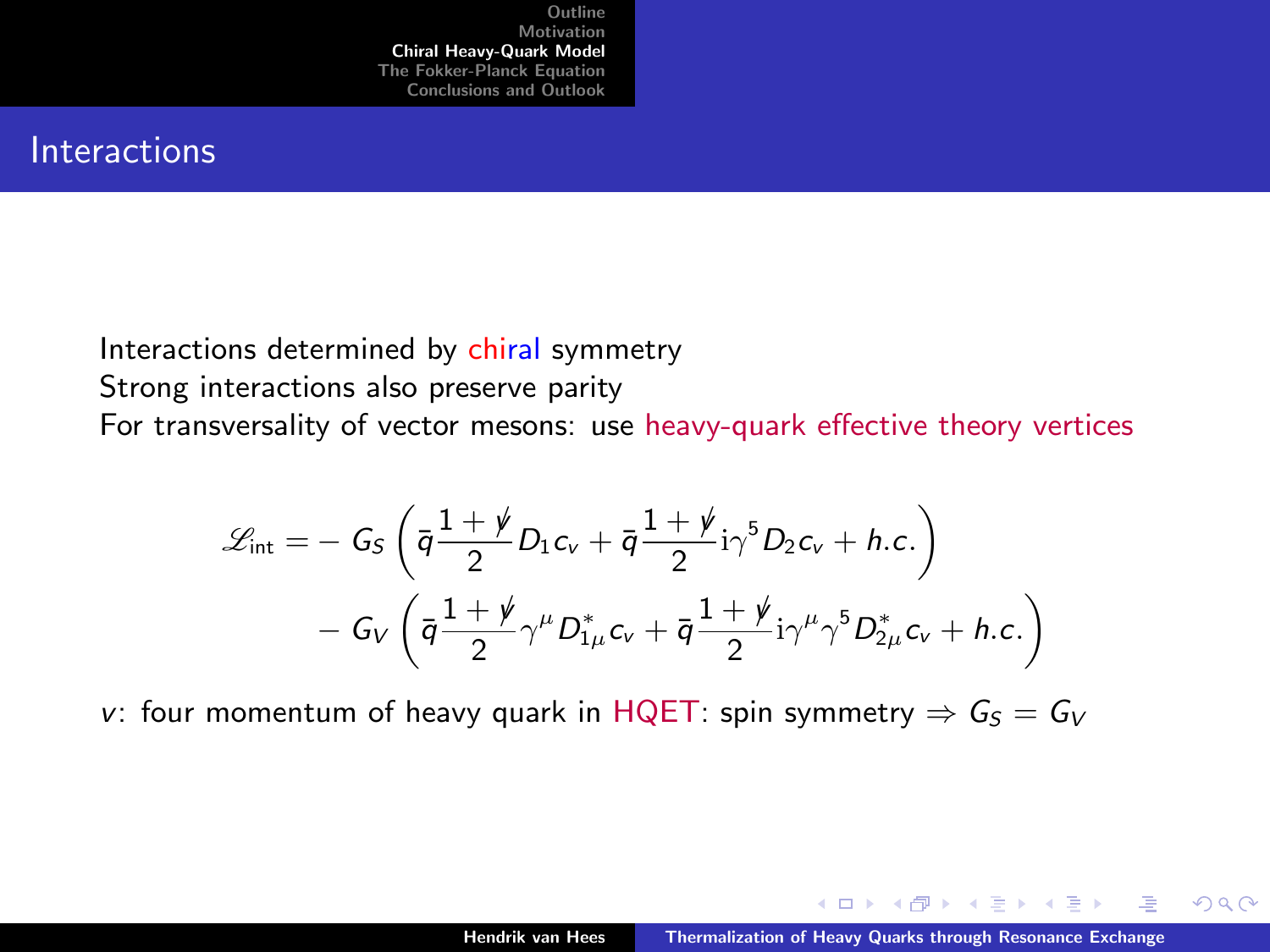### Dressing the D Mesons

Dressing the D mesons with self-energies



4日)

Ξ

 $299$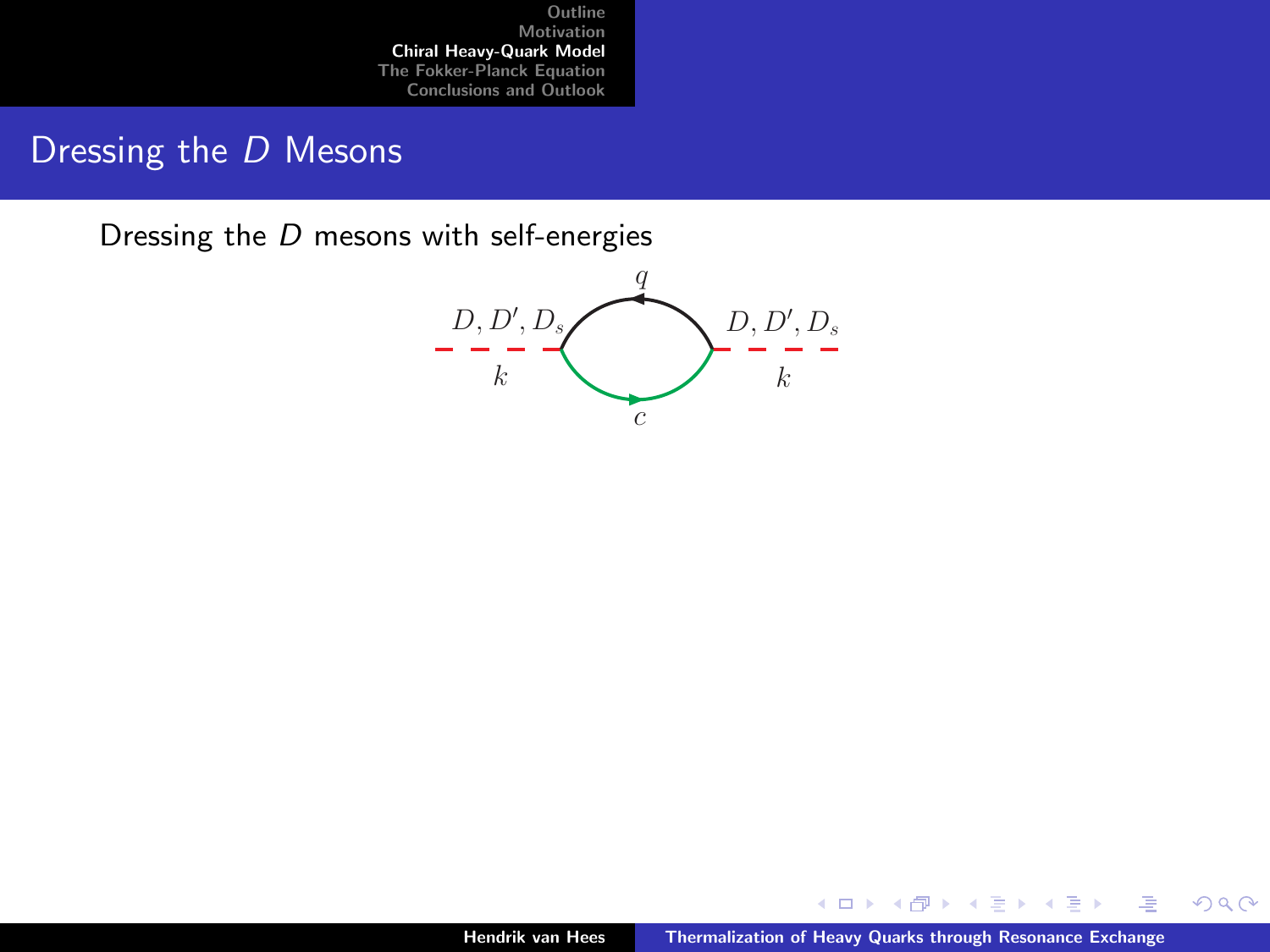# Dressing the D Mesons

Dressing the D mesons with self-energies



Divergencies: wave-function  $+$  mass renormalization:

$$
\Pi_D(k^2=0)=0, \quad \partial_{k^2}\Pi_D(k^2=0)=0.
$$

 $4.17 +$ 

 $2Q$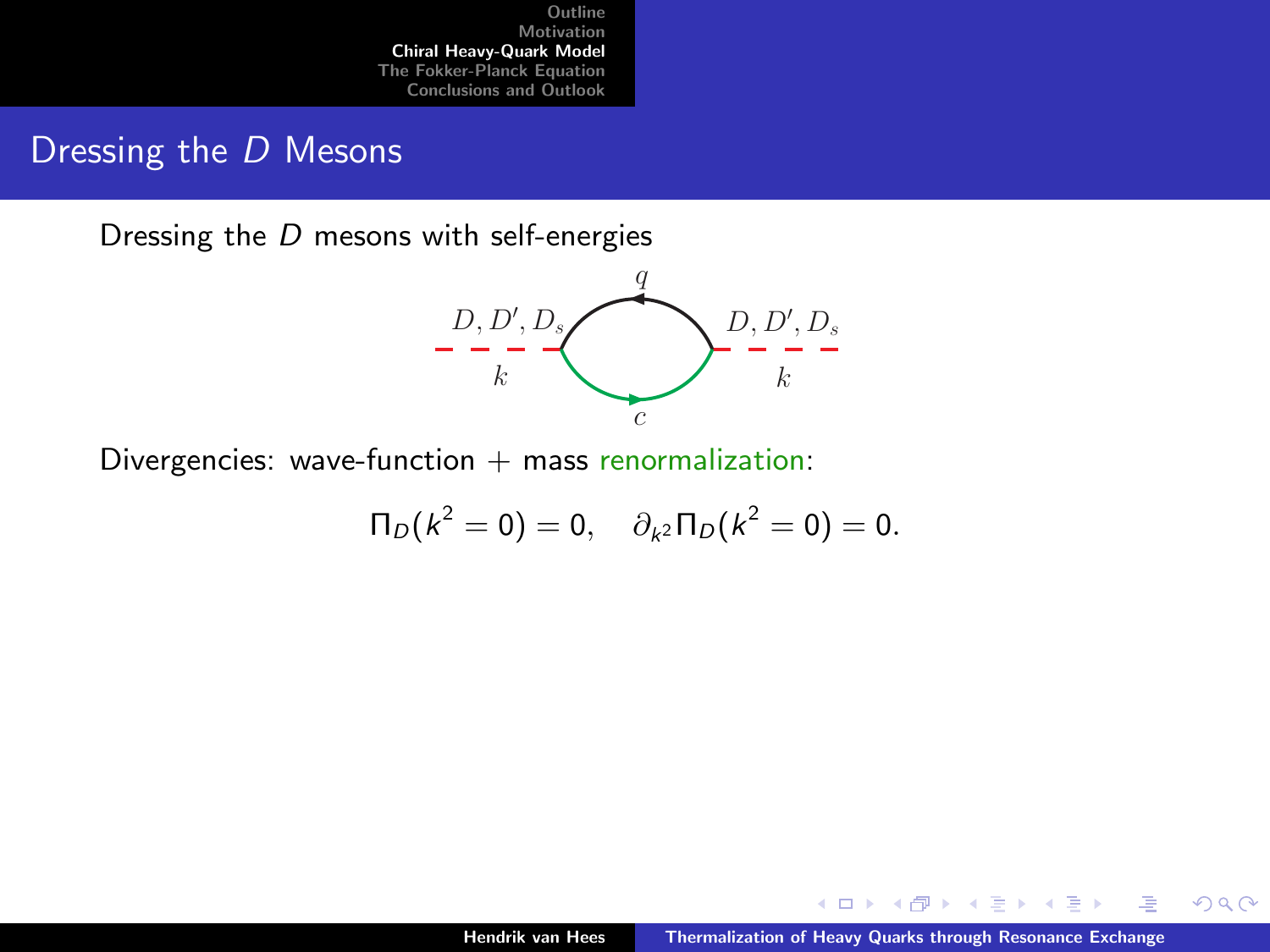### Dressing the D Mesons

Dressing the D mesons with self-energies



Divergencies: wave-function  $+$  mass renormalization:

$$
\Pi_D(k^2=0)=0, \quad \partial_{k^2}\Pi_D(k^2=0)=0.
$$

or dipol form-factor cutoff:

$$
F_{\rm dip} = \left(\frac{2\Lambda^2}{2\Lambda^2 + k_{\rm cm}^2}\right)^2, \quad k_{\rm cm} = \frac{s - m_c^2}{2\sqrt{s}}
$$

 $-10.5$ 

 $2Q$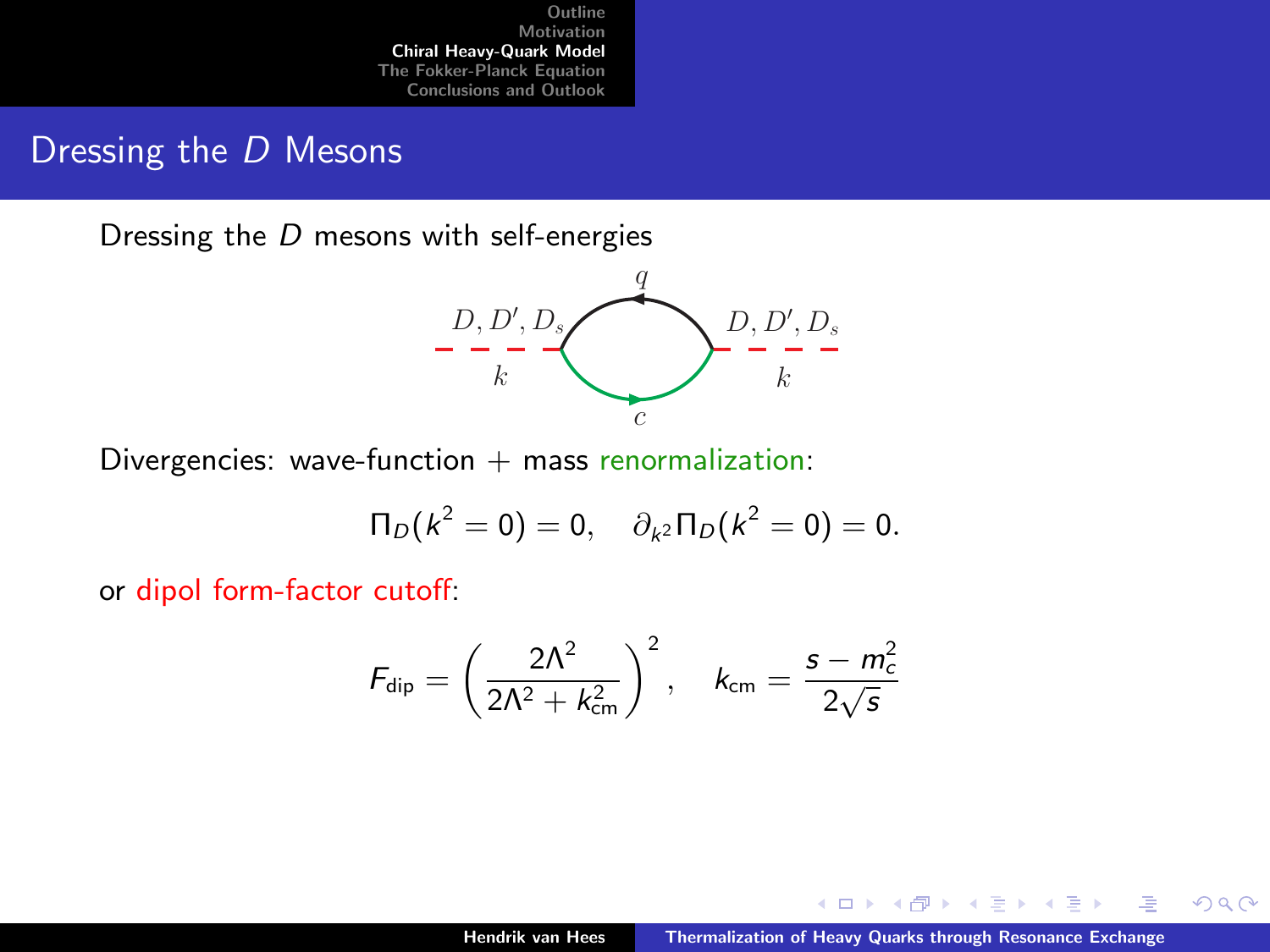#### Dressing the D Mesons

Dressing the D mesons with self-energies



Divergencies: wave-function  $+$  mass renormalization:

$$
\Pi_D(k^2=0)=0, \quad \partial_{k^2}\Pi_D(k^2=0)=0.
$$

or dipol form-factor cutoff:

$$
F_{\text{dip}} = \left(\frac{2\Lambda^2}{2\Lambda^2 + k_{\text{cm}}^2}\right)^2, \quad k_{\text{cm}} = \frac{s - m_c^2}{2\sqrt{s}}
$$

Mass and coupling adjusted such that

$$
m_D=2\text{ GeV},\quad \Gamma_D=(0.3\dots0.8)\text{GeV}
$$

(from in-medium Bethe-Salpeter calculations)

 $\leftarrow$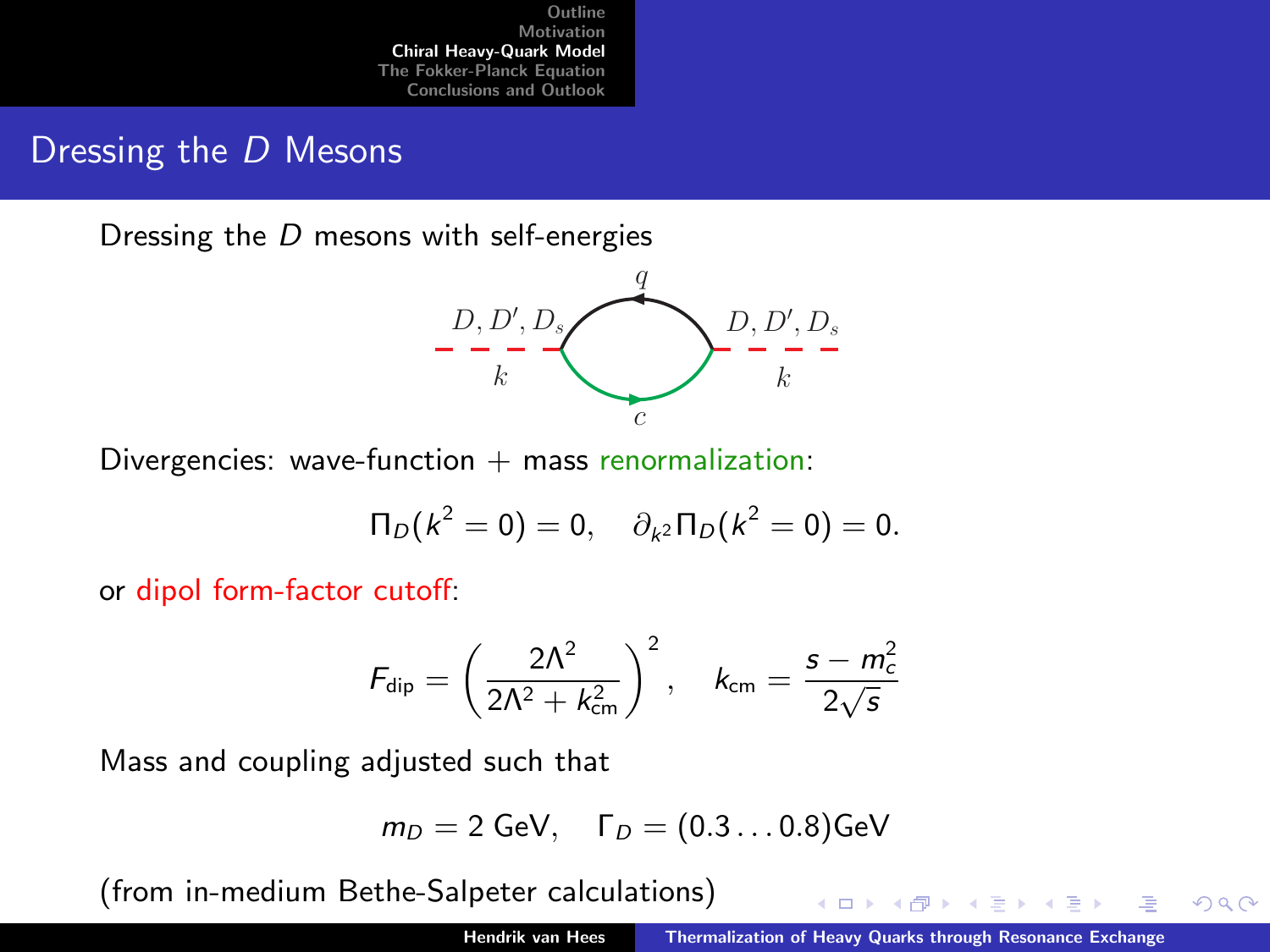# Elastic scattering cross sections

#### Resonant heavy-light-(anti-)quark scattering



 $4.17 +$ 

 $2Q$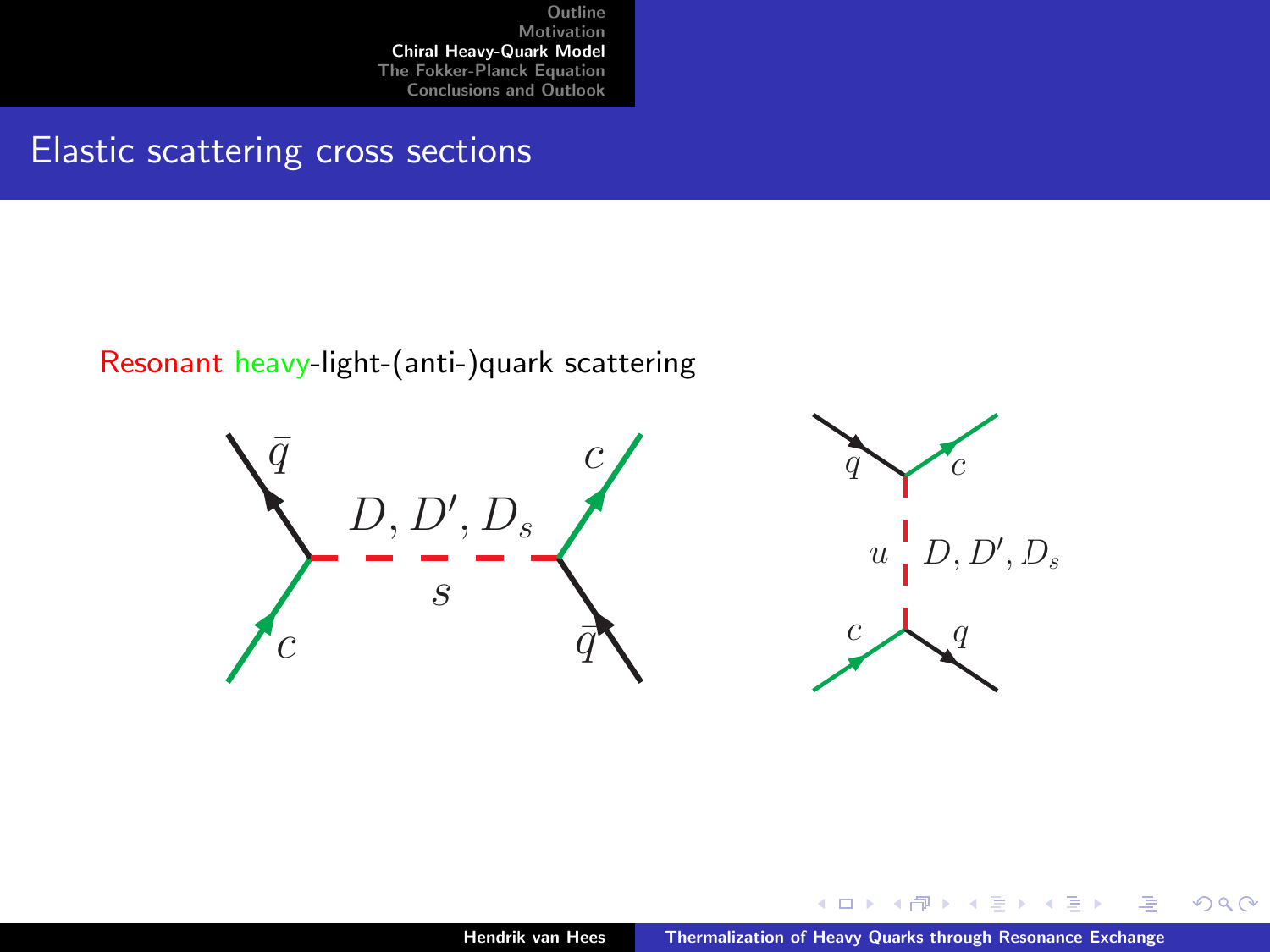# Contributions from pQCD

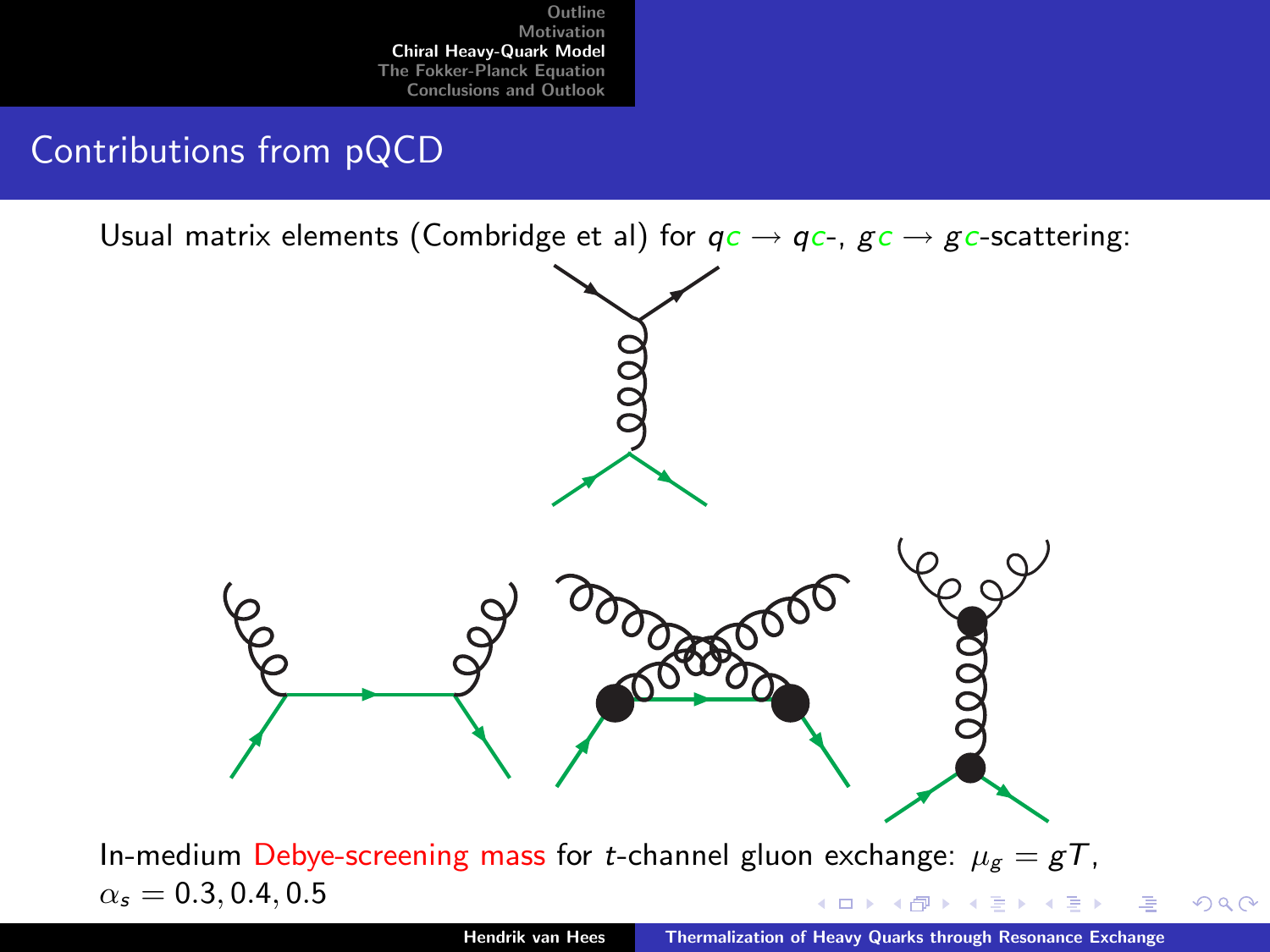#### Cross sections



つへへ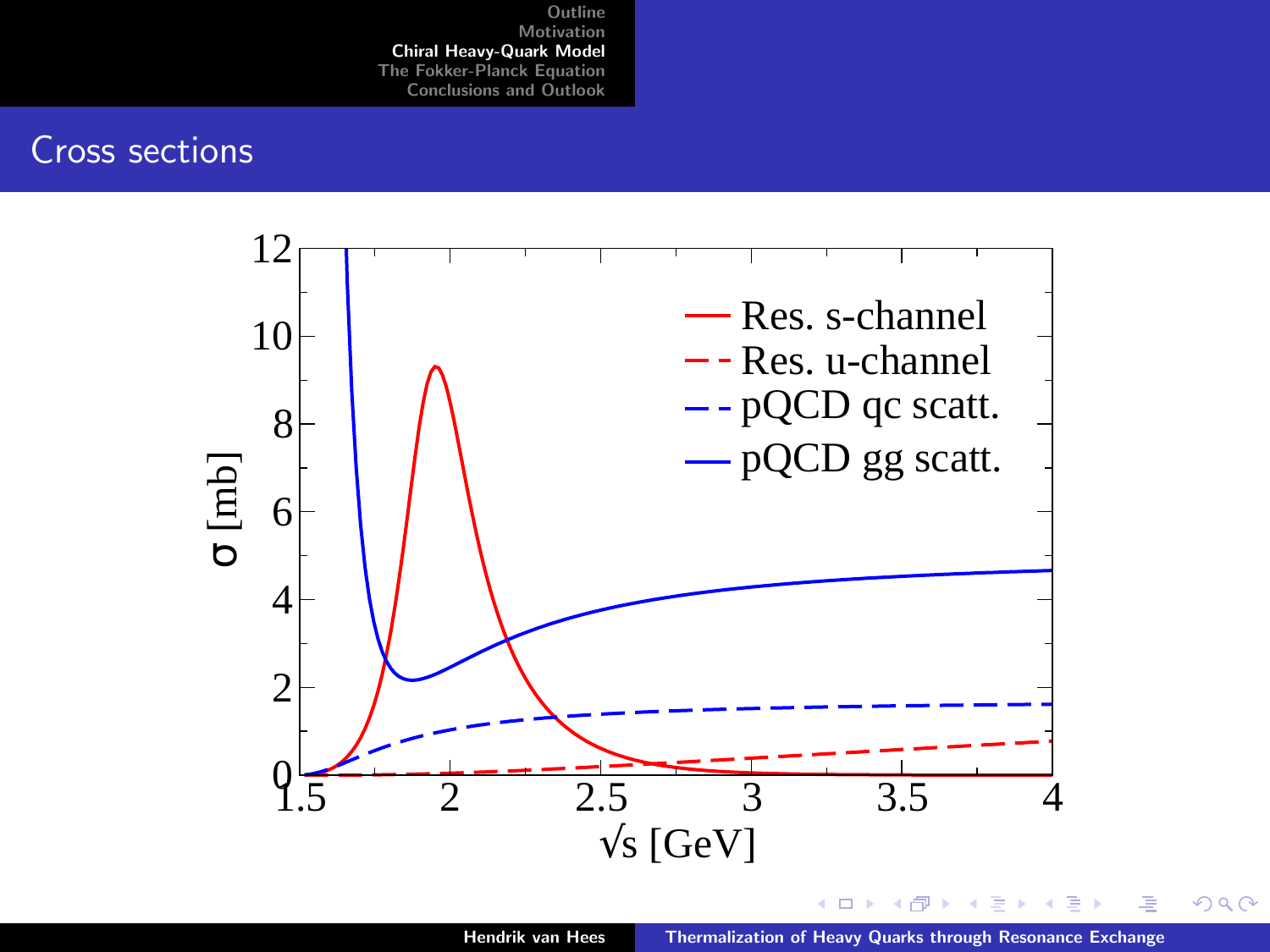#### The Fokker-Planck Equation

#### heavy particle (c quarks) in a heat bath of light particles  $(QGP)$

$$
\frac{\partial f(t,\vec{p})}{\partial t} = \frac{\partial}{\partial p_i} \left[ A_i(t,\vec{p}) + \frac{\partial}{\partial p_j} B_{ij}(t,\vec{p}) \right] f(t,\vec{p})
$$

Assumption: Relevant scattering processes are soft

 $4.17 +$ 

<span id="page-13-0"></span> $2Q$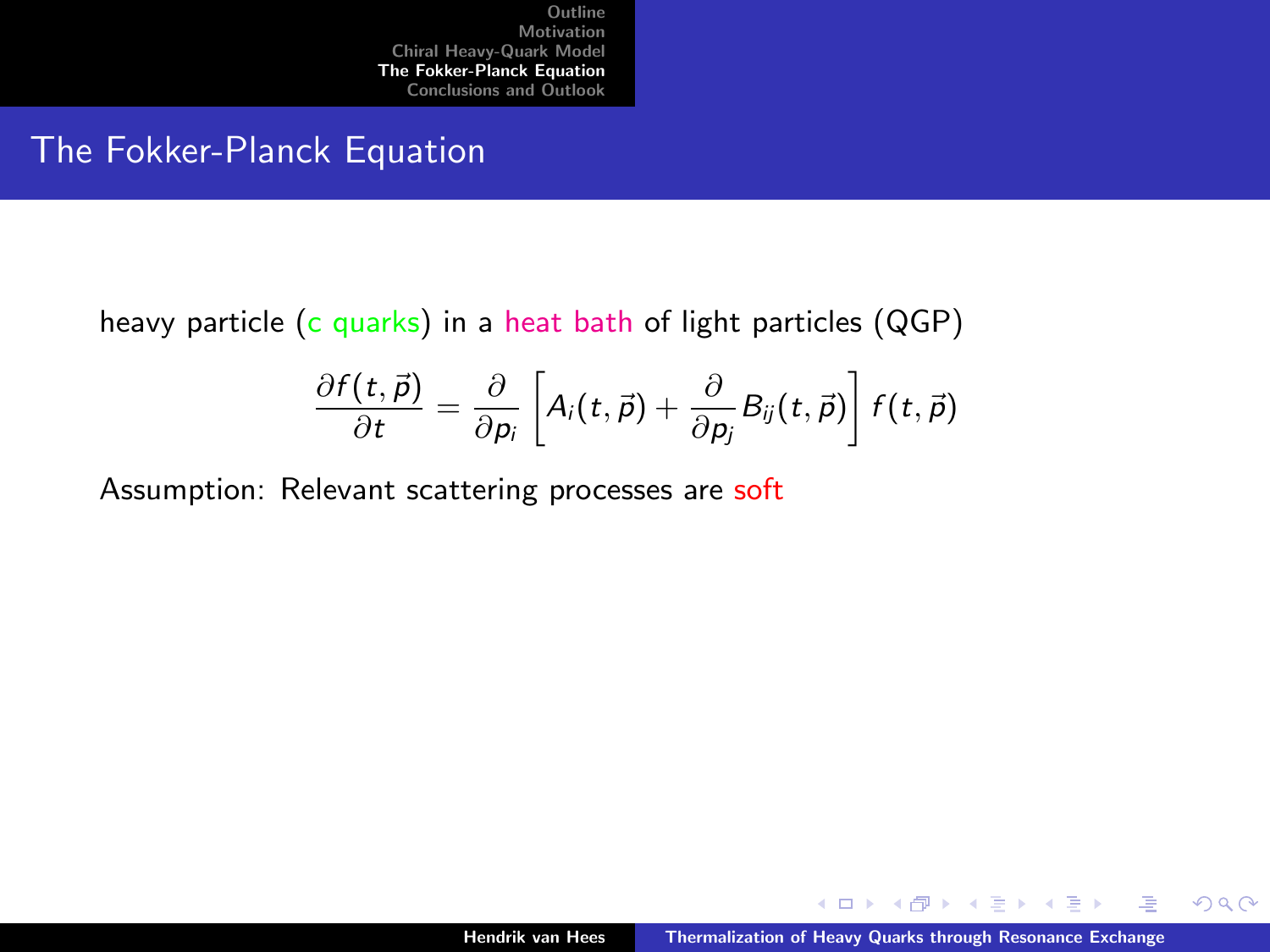#### The Fokker-Planck Equation

heavy particle (c quarks) in a heat bath of light particles  $(QGP)$ 

$$
\frac{\partial f(t,\vec{p})}{\partial t} = \frac{\partial}{\partial p_i} \left[ A_i(t,\vec{p}) + \frac{\partial}{\partial p_j} B_{ij}(t,\vec{p}) \right] f(t,\vec{p})
$$

Assumption: Relevant scattering processes are soft  $A_i$  and  $B_{ii}$  given by averages over initial momenta  $\vec{q}$  of light particles and summation over final states:

$$
\langle F(\vec{p}')\rangle = \frac{1}{\gamma_c} \frac{1}{2E_p} \int \frac{d^3 \vec{q}}{(2\pi)^3 2E_q} \int \frac{d^3 \vec{q}'}{(2\pi)^3 2E_{q'}} \int \frac{d^3 \vec{p}'}{(2\pi)^3 2E_{p'}}
$$

$$
\sum |\mathcal{M}|^2 (2\pi)^4 \delta^{(4)}(p+q-p'-q')\hat{f}(\vec{q})F(\vec{p}')
$$

 $-10.5$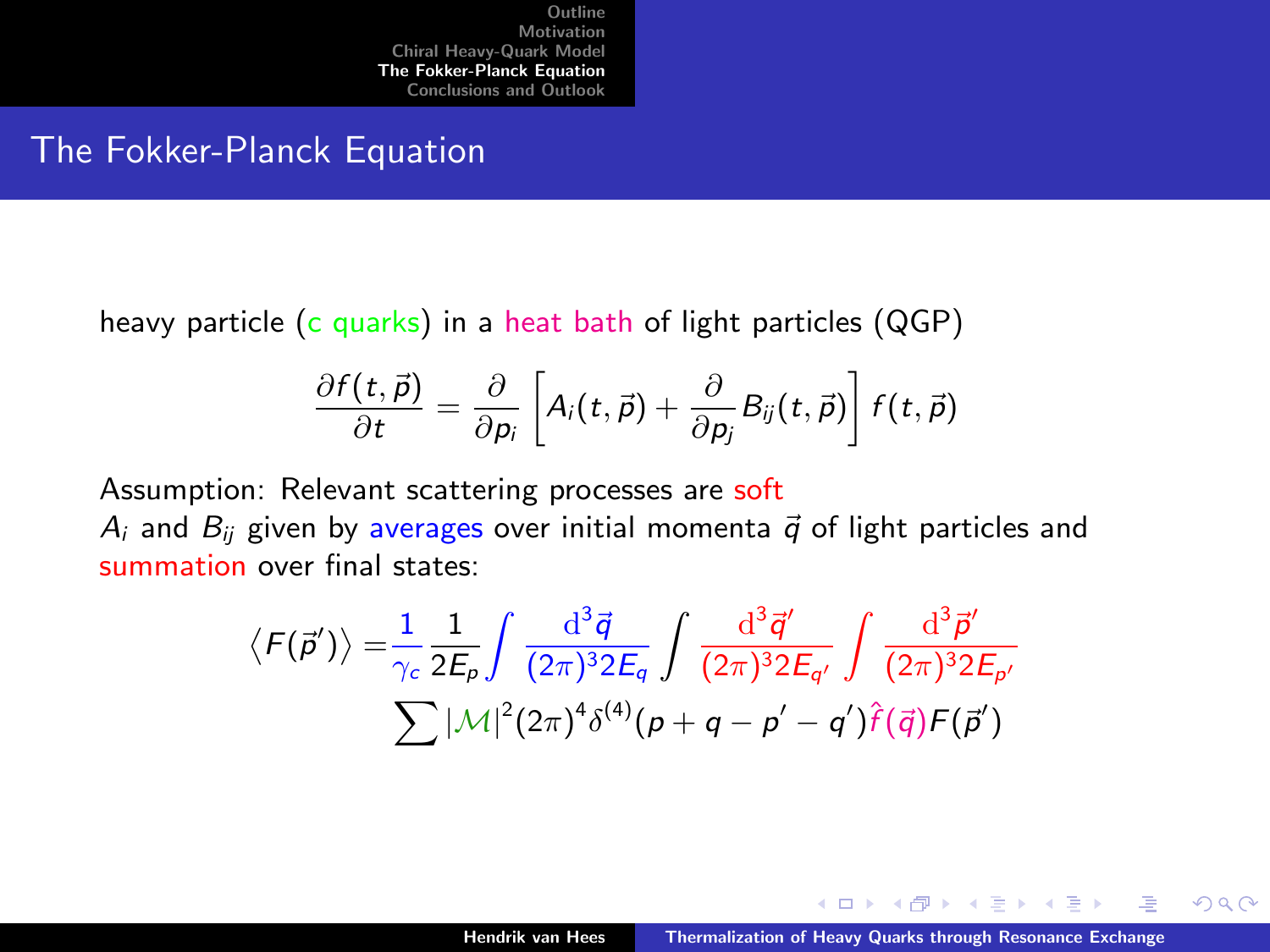# Meaning of the Fokker-Planck coefficients

For  $t$ ,  $\vec{p}$ -independent coefficients:

$$
\frac{\partial f}{\partial t} = \gamma \frac{\partial}{\partial \vec{p}} (\vec{p}f) + D \frac{\partial^2}{\partial \vec{p}^2} f.
$$

 $4.17 +$ 

Ξ

≃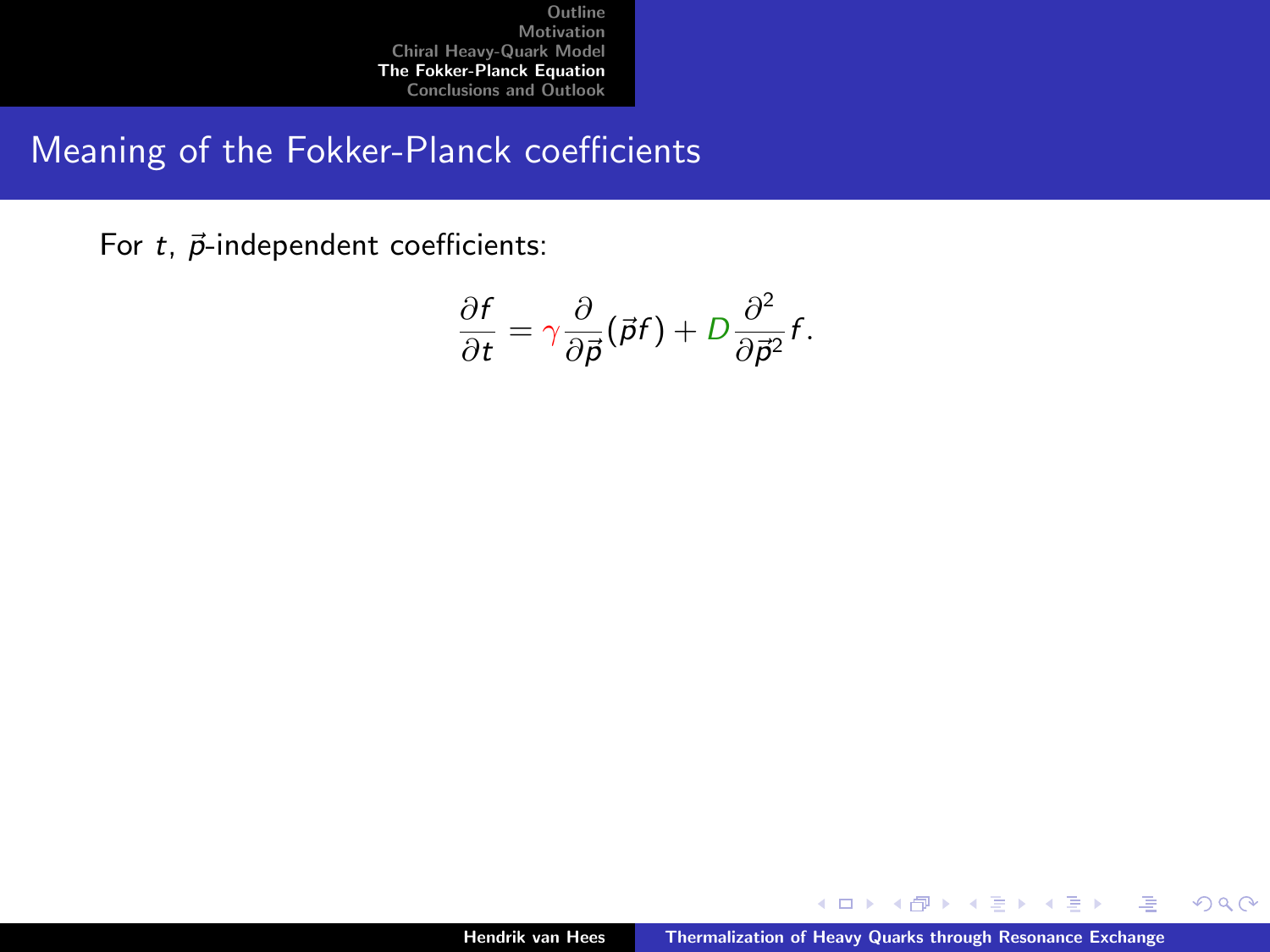Meaning of the Fokker-Planck coefficients

For  $t$ ,  $\vec{p}$ -independent coefficients:

$$
\frac{\partial f}{\partial t} = \gamma \frac{\partial}{\partial \vec{p}} (\vec{p}f) + D \frac{\partial^2}{\partial \vec{p}^2} f.
$$

Solution for c quark with given momentum  $\vec{p}_0$  at  $t = 0$ :

$$
f(t, \vec{p}) = \left\{ \frac{\gamma}{2\pi D[1 - \exp(-2\gamma t)]} \right\}^{3/2} \exp \left\{ -\frac{\gamma}{2D} \frac{[\vec{p} - \vec{p}_0 \exp(-\gamma t)]^2}{1 - \exp(-2\gamma t)} \right\}
$$

 $\triangleright \langle \vec{p} \rangle = \vec{p}_0 \exp(-\gamma t) \Rightarrow \gamma =$  friction coefficient (dissipation)

 $4.17 +$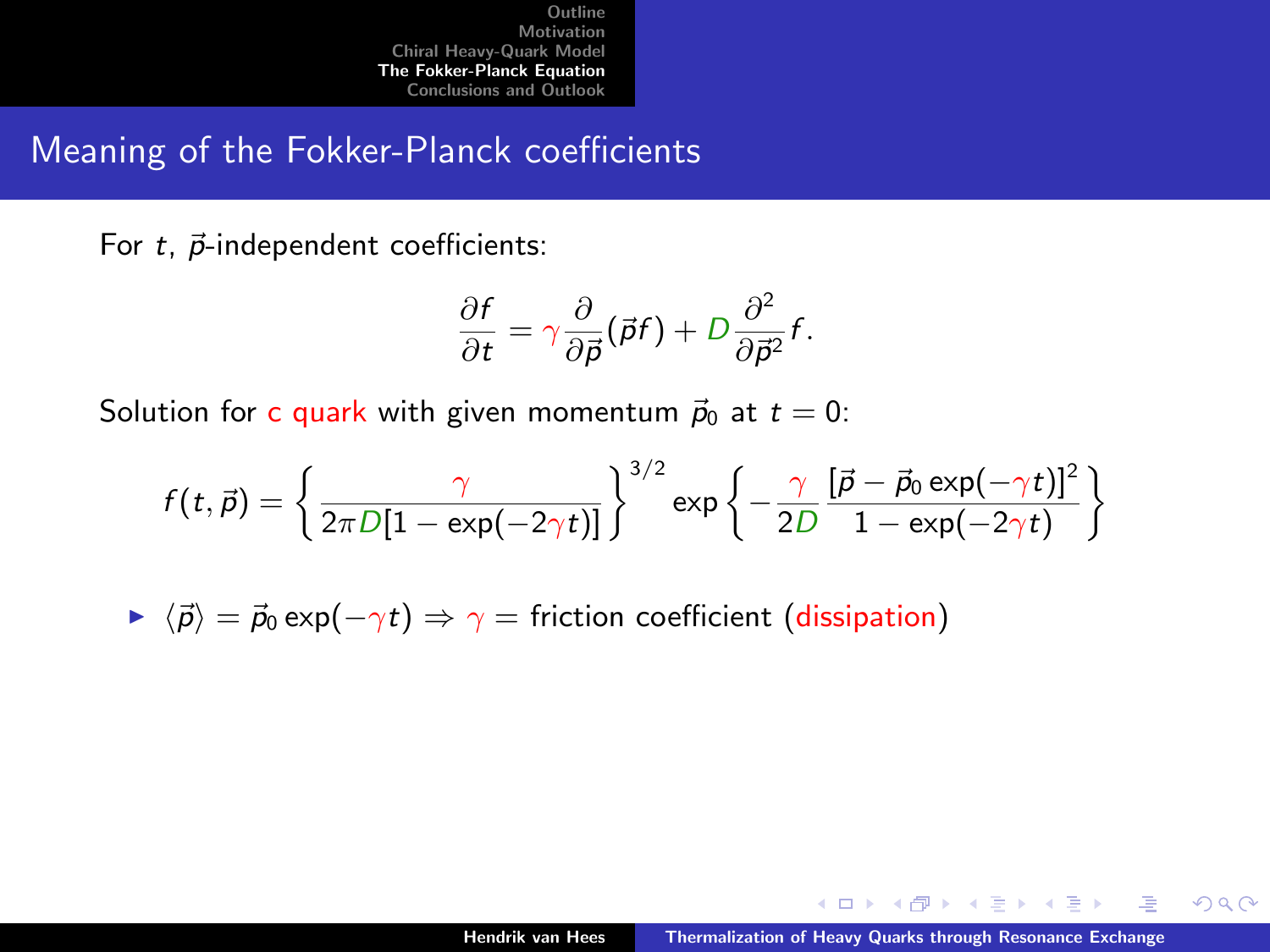Meaning of the Fokker-Planck coefficients

For  $t$ ,  $\vec{p}$ -independent coefficients:

$$
\frac{\partial f}{\partial t} = \gamma \frac{\partial}{\partial \vec{p}} (\vec{p}f) + D \frac{\partial^2}{\partial \vec{p}^2} f.
$$

Solution for c quark with given momentum  $\vec{p}_0$  at  $t = 0$ :

$$
f(t, \vec{p}) = \left\{ \frac{\gamma}{2\pi D[1 - \exp(-2\gamma t)]} \right\}^{3/2} \exp \left\{ -\frac{\gamma}{2D} \frac{[\vec{p} - \vec{p}_0 \exp(-\gamma t)]^2}{1 - \exp(-2\gamma t)} \right\}
$$

\n- $$
\langle \vec{p} \rangle = \vec{p}_0 \exp(-\gamma t) \Rightarrow \gamma
$$
 = friction coefficient (dissipation)
\n- $\Delta \vec{p}^2 = D/\gamma[1 - \exp(-2\gamma t)] \Rightarrow D$  = diffusion coefficient (fluctuation)
\n

 $4.17 +$ 

 $2Q$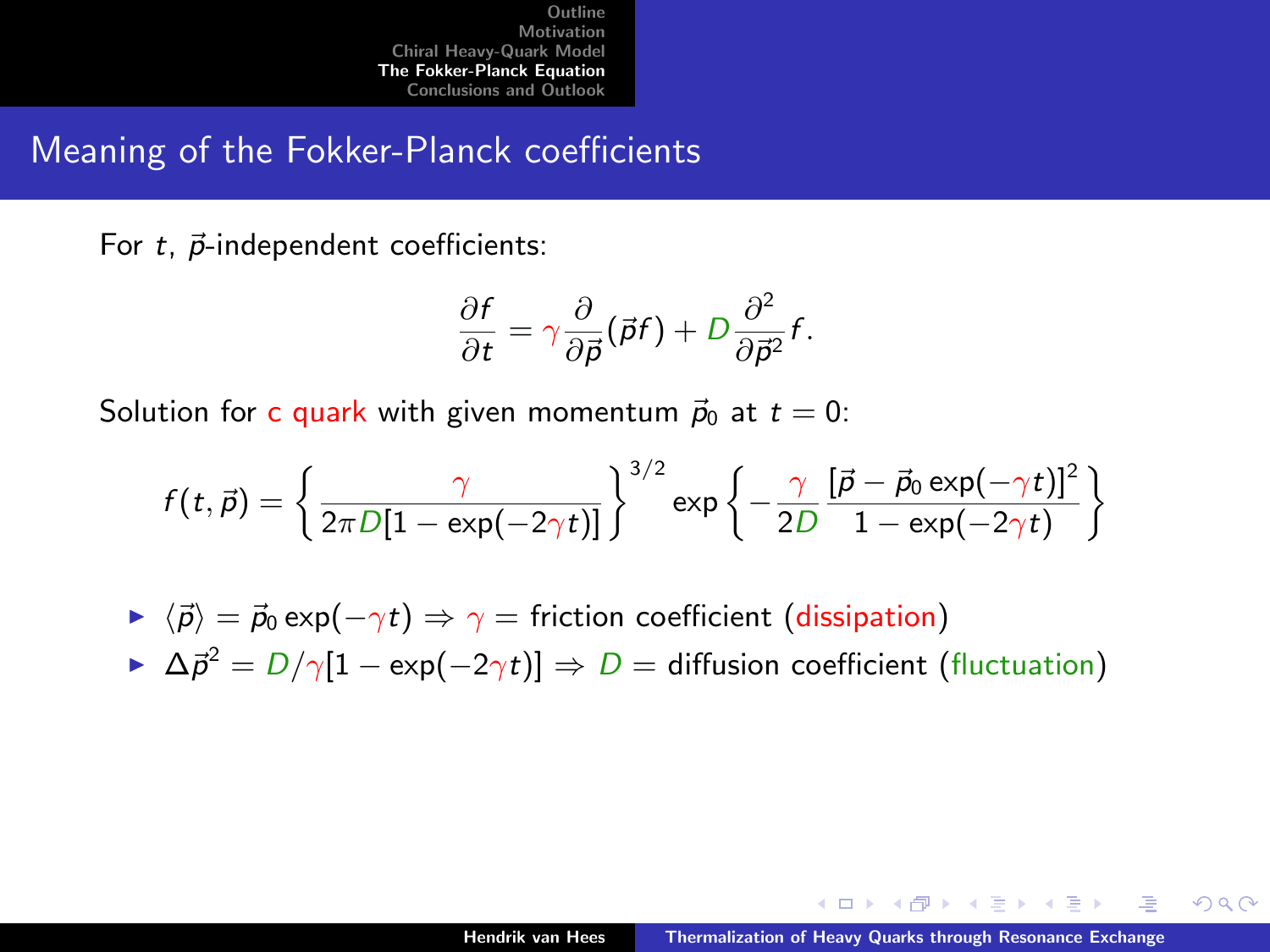Meaning of the Fokker-Planck coefficients

For  $t$ ,  $\vec{p}$ -independent coefficients:

$$
\frac{\partial f}{\partial t} = \gamma \frac{\partial}{\partial \vec{p}} (\vec{p}f) + D \frac{\partial^2}{\partial \vec{p}^2} f.
$$

Solution for c quark with given momentum  $\vec{p}_0$  at  $t = 0$ :

$$
f(t, \vec{p}) = \left\{ \frac{\gamma}{2\pi D[1 - \exp(-2\gamma t)]} \right\}^{3/2} \exp \left\{ -\frac{\gamma}{2D} \frac{[\vec{p} - \vec{p}_0 \exp(-\gamma t)]^2}{1 - \exp(-2\gamma t)} \right\}
$$

$$
\blacktriangleright \langle \vec{p} \rangle = \vec{p}_0 \exp(-\gamma t) \Rightarrow \gamma = \text{friction coefficient (dissipation)}
$$

 $\triangleright$   $\Delta \vec{p}^2 = D/\gamma[1 - \exp(-2\gamma t)] \Rightarrow D =$  diffusion coefficient (fluctuation)

 $\triangleright$   $t \to \infty \Rightarrow f \to$  Maxwell-Boltzmann distribution (equilibration!)

 $4.17 +$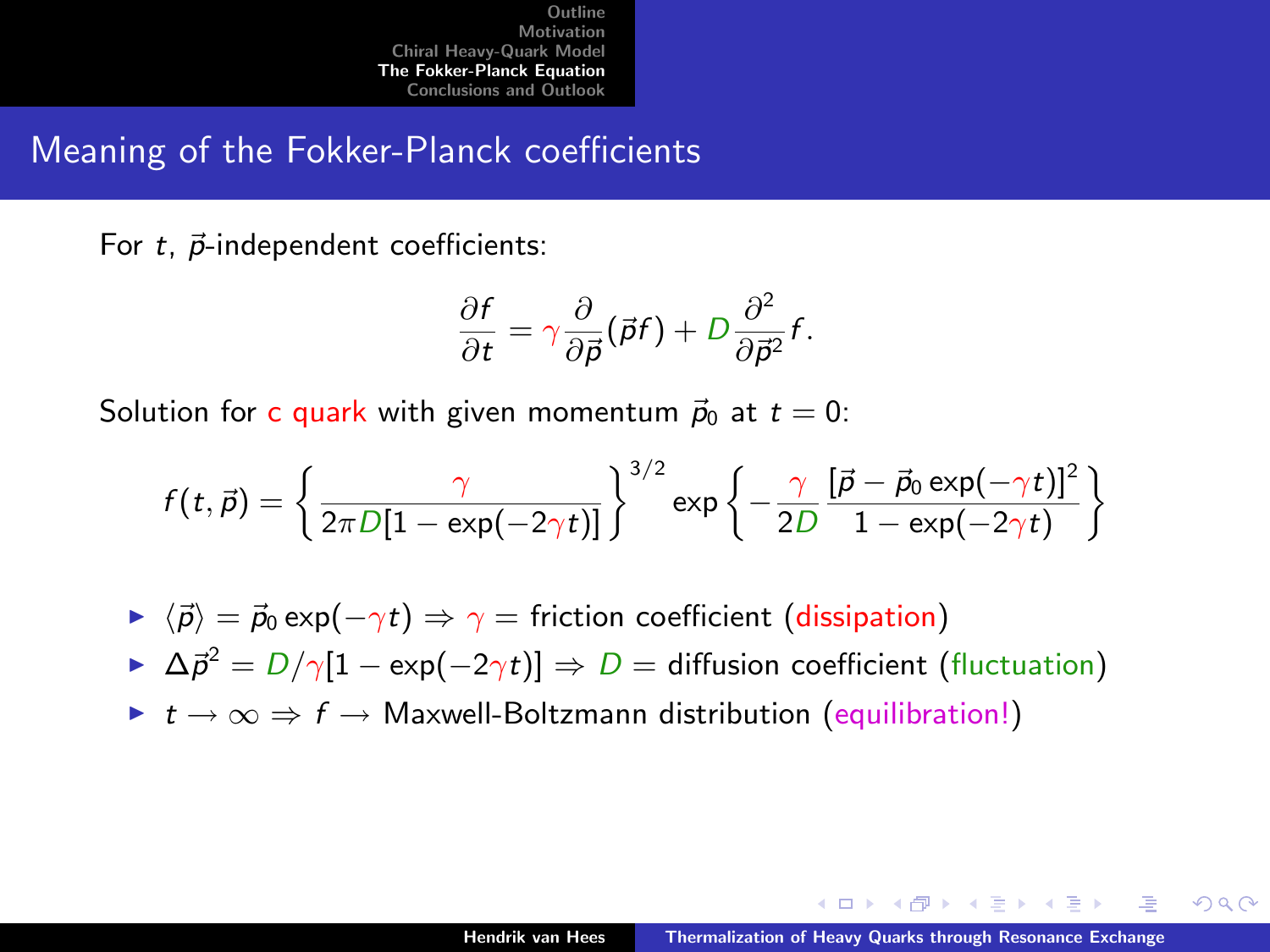Meaning of the Fokker-Planck coefficients

For  $t$ ,  $\vec{p}$ -independent coefficients:

$$
\frac{\partial f}{\partial t} = \gamma \frac{\partial}{\partial \vec{p}} (\vec{p}f) + D \frac{\partial^2}{\partial \vec{p}^2} f.
$$

Solution for c quark with given momentum  $\vec{p}_0$  at  $t = 0$ :

$$
f(t, \vec{p}) = \left\{ \frac{\gamma}{2\pi D[1 - \exp(-2\gamma t)]} \right\}^{3/2} \exp \left\{ -\frac{\gamma}{2D} \frac{[\vec{p} - \vec{p}_0 \exp(-\gamma t)]^2}{1 - \exp(-2\gamma t)} \right\}
$$

$$
\triangleright \langle \vec{p} \rangle = \vec{p}_0 \exp(-\gamma t) \Rightarrow \gamma = \text{friction coefficient (dissipation)}
$$

 $\triangleright$   $\Delta \vec{p}^2 = D/\gamma[1 - \exp(-2\gamma t)] \Rightarrow D =$  diffusion coefficient (fluctuation)

- $\triangleright$   $t \to \infty \Rightarrow f \to$  Maxwell-Boltzmann distribution (equilibration!)
- ► temperature  $T^* = \gamma m_c/D$  (dissipation-fluctuation theorem)

 $-10.5$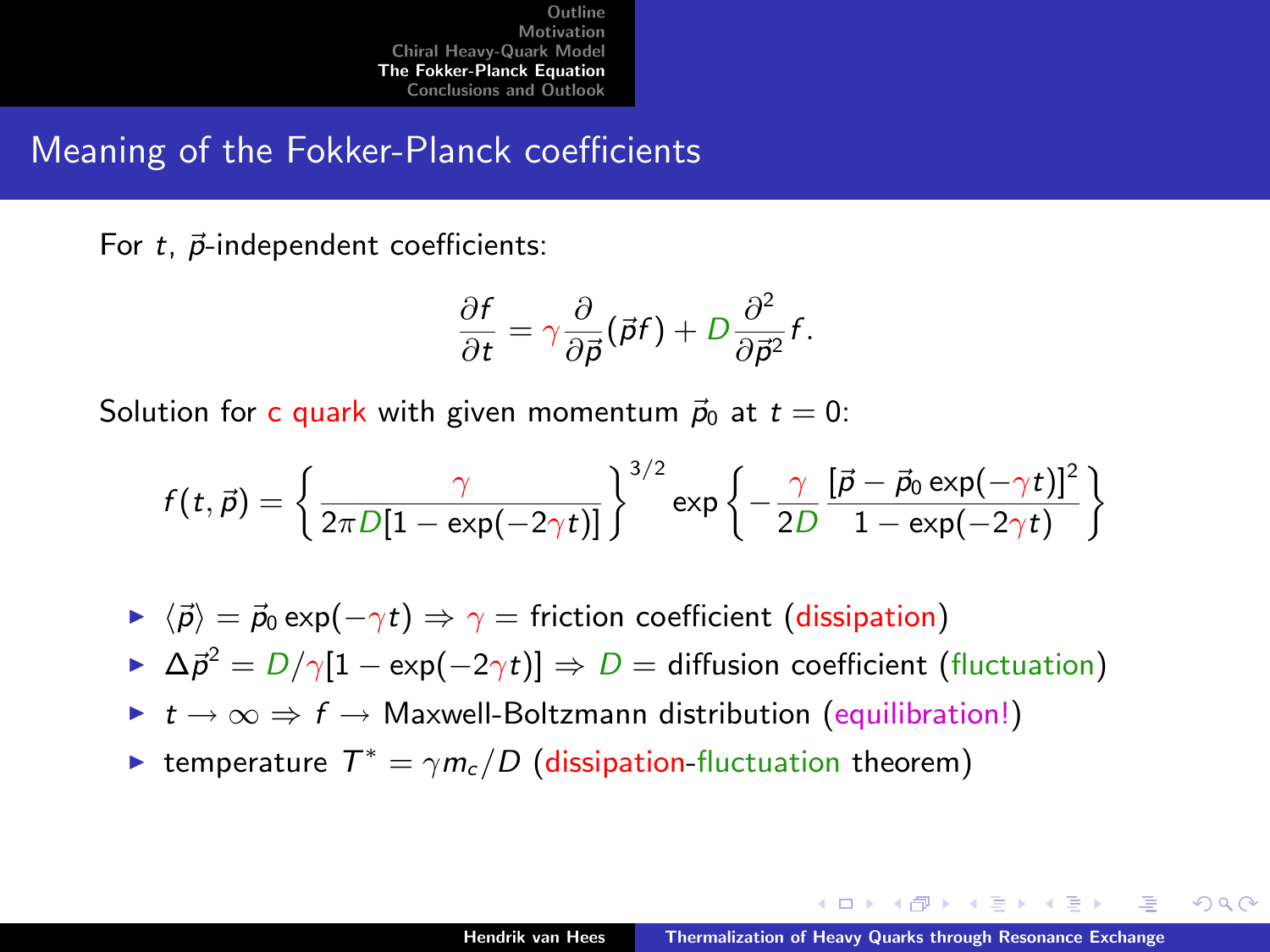Meaning of the Fokker-Planck coefficients

For  $t$ ,  $\vec{p}$ -independent coefficients:

$$
\frac{\partial f}{\partial t} = \gamma \frac{\partial}{\partial \vec{p}} (\vec{p}f) + D \frac{\partial^2}{\partial \vec{p}^2} f.
$$

Solution for c quark with given momentum  $\vec{p}_0$  at  $t = 0$ :

$$
f(t, \vec{p}) = \left\{ \frac{\gamma}{2\pi D[1 - \exp(-2\gamma t)]} \right\}^{3/2} \exp \left\{ -\frac{\gamma}{2D} \frac{[\vec{p} - \vec{p}_0 \exp(-\gamma t)]^2}{1 - \exp(-2\gamma t)} \right\}
$$

 $\triangleright \langle \vec{p} \rangle = \vec{p}_0 \exp(-\gamma t) \Rightarrow \gamma =$  friction coefficient (dissipation)

 $\triangleright$   $\Delta \vec{p}^2 = D/\gamma[1 - \exp(-2\gamma t)] \Rightarrow D =$  diffusion coefficient (fluctuation)

- $\triangleright$   $t \to \infty \Rightarrow f \to$  Maxwell-Boltzmann distribution (equilibration!)
- ► temperature  $T^* = \gamma m_c/D$  (dissipation-fluctuation theorem)
- ► consistency condition  $\mathcal{T}^* \stackrel{!}{=} \mathcal{T}$  (heat bath-temperature)
- $\blacktriangleright$  fulfilled within 14% for relevant temperature region

 $\Omega$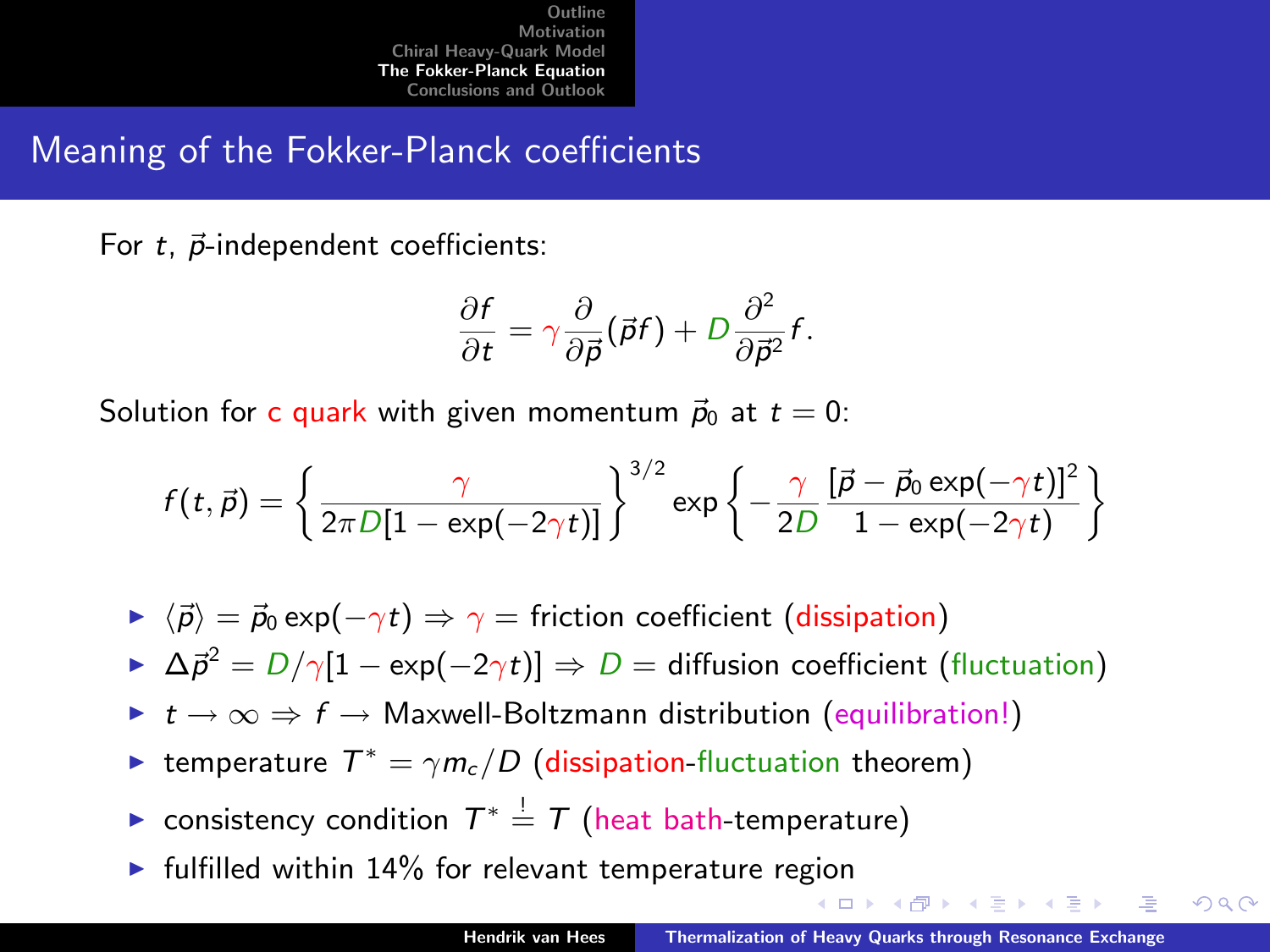#### The Coefficients

Coefficients not much  $\vec{p}$  dependent Temperature dependence



 $\tau = 1/\gamma$ : relaxation time scale  $D_x = 2dD/(m\gamma^2)$ : spatial diffusion coefficient

$$
\left|\Delta\vec{x}\right|^2=D_x t
$$

 $2Q$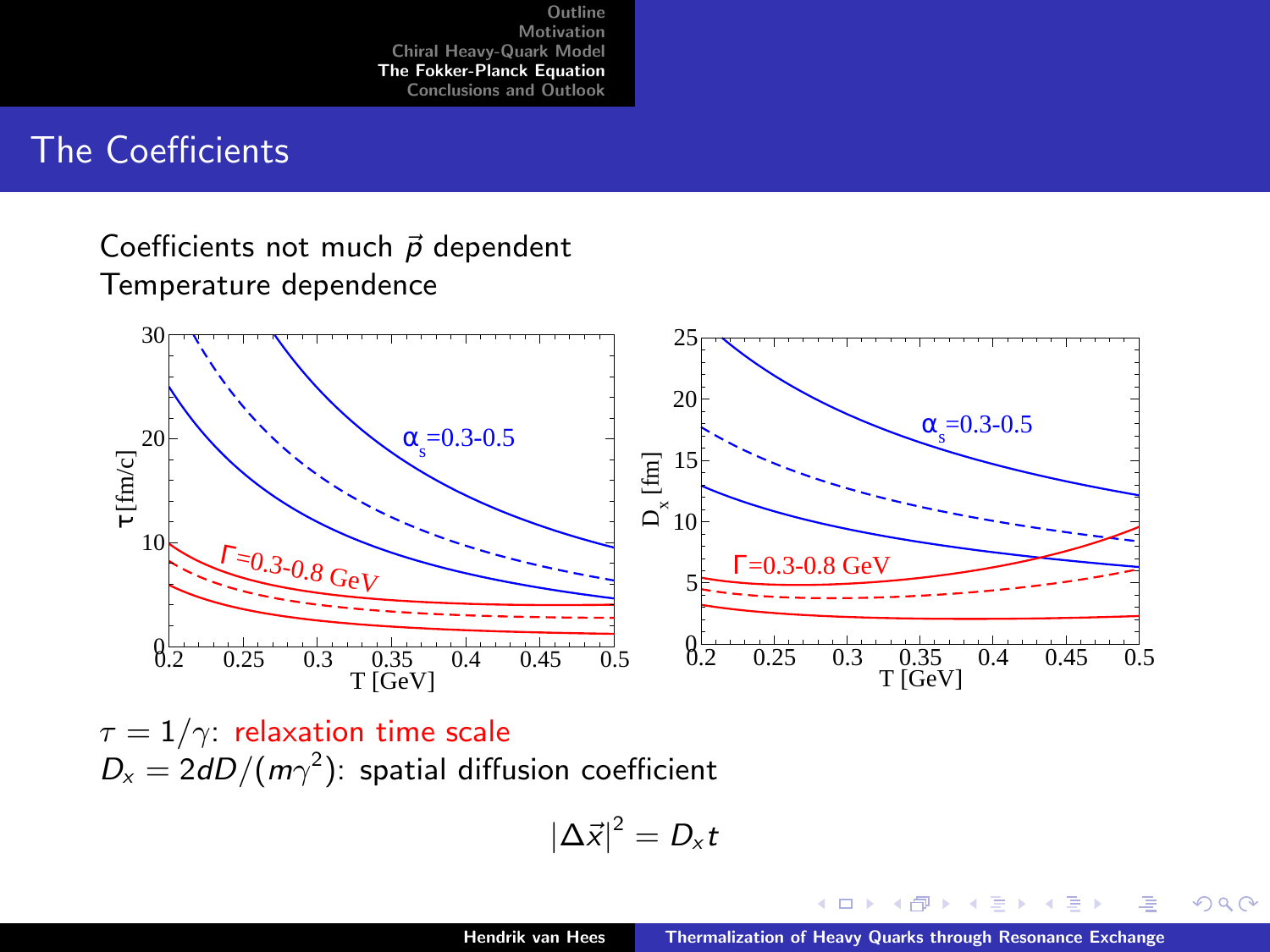# Equilibration

Simple fire-ball parameterization:

$$
V(\tau) = \pi (z_0 + v_z \tau) (r_0 + \frac{1}{2} a_{\perp} \tau^2)^2
$$

 $\leftarrow$   $\Box$   $\rightarrow$ 4 间 **B** ∍ × Þ ÷,

 $299$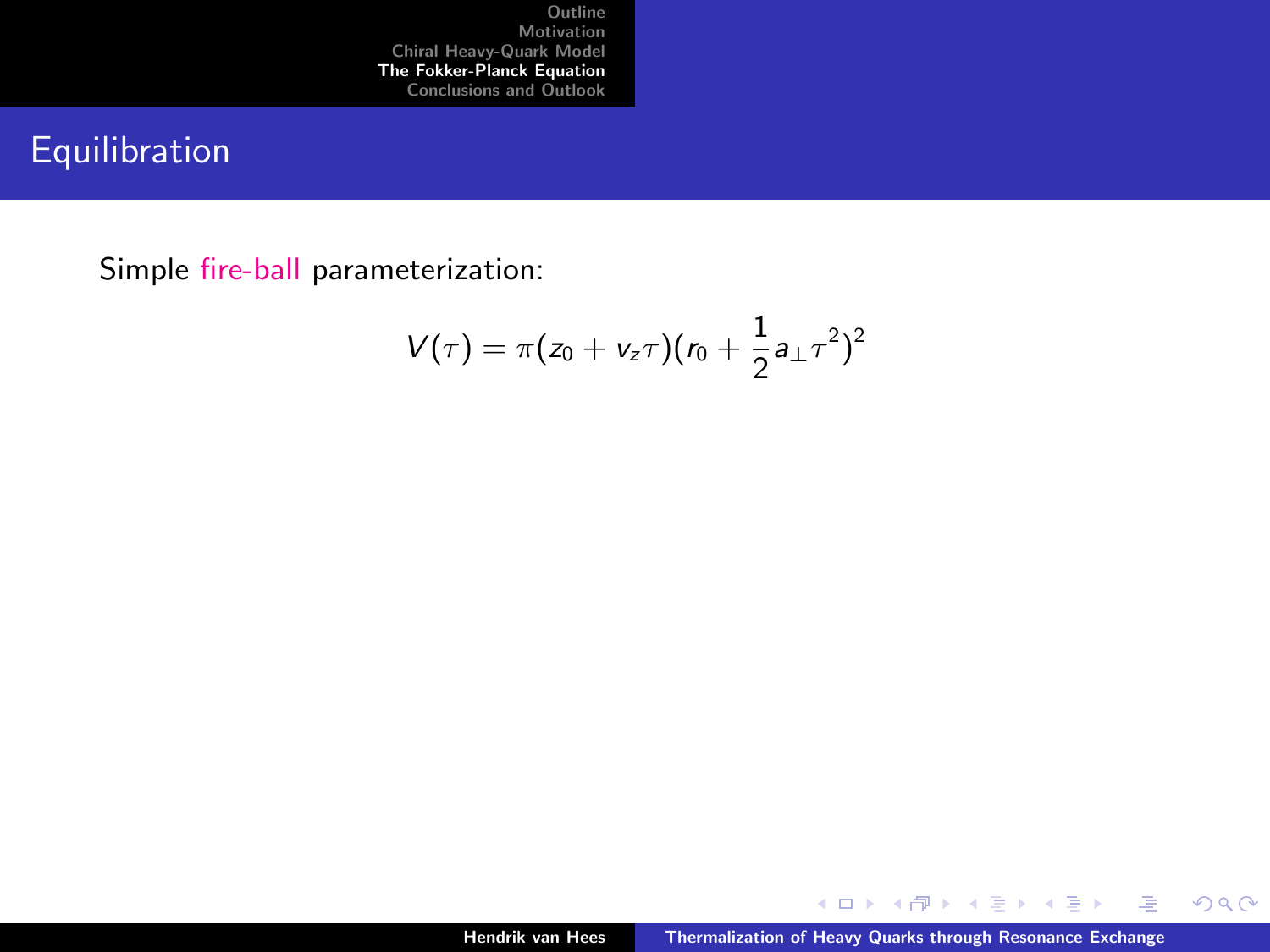# Equilibration

Simple fire-ball parameterization:

$$
V(\tau) = \pi (z_0 + v_z \tau) (r_0 + \frac{1}{2} a_{\perp} \tau^2)^2
$$

Adiabatic expansion:  $S =$  const =  $10^4$  @RHIC

4日下 4 有 Ξ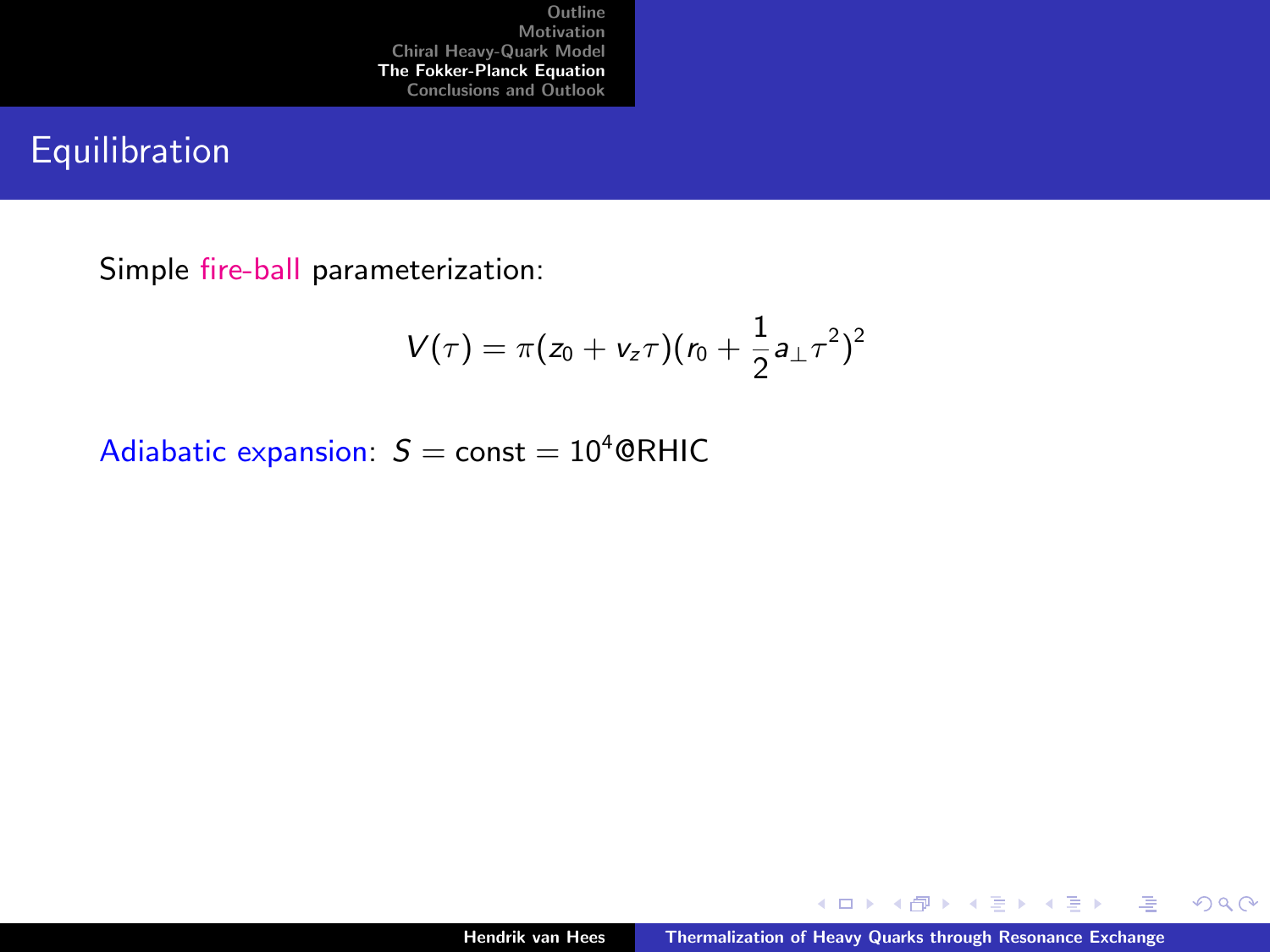# Equilibration

Simple fire-ball parameterization:

$$
V(\tau)=\pi(z_0+v_z\tau)(r_0+\frac{1}{2}a_\perp\tau^2)^2
$$

Adiabatic expansion:  $S =$  const = 10<sup>4</sup> @RHIC Equation of state:

$$
s=\frac{4\pi^2}{90}\,\mathit{T}^3(16+10.5n_f^*),\quad n_f^*=2.5
$$

 $\Rightarrow$  T( $\tau$ )

 $4.17 +$ 4 E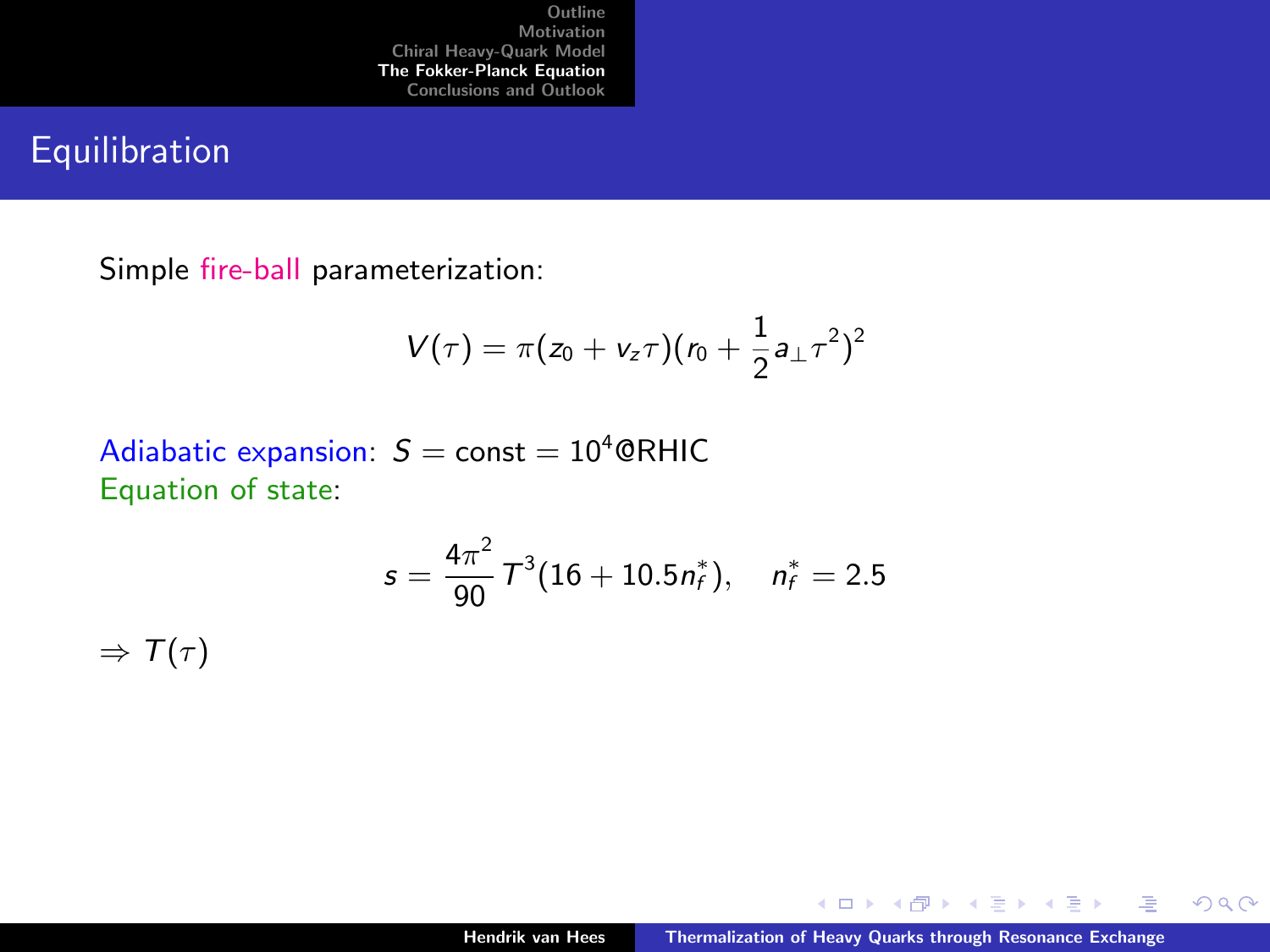# **Equilibration**

Simple fire-ball parameterization:

$$
V(\tau)=\pi(z_0+v_z\tau)(r_0+\frac{1}{2}a_\perp\tau^2)^2
$$

Adiabatic expansion:  $S =$  const = 10<sup>4</sup> @RHIC Equation of state:

$$
s = \frac{4\pi^2}{90} T^3 (16 + 10.5n_f^*), \quad n_f^* = 2.5
$$

 $\Rightarrow$  T( $\tau$ )

Solve Fokker-Planck equation with time dependent coefficients initial condition:  $\ddotsc$ 

$$
\frac{\mathrm{d}N}{\mathrm{d}p_t} := f(\vec{p}, t = 0) \propto \exp(-b\vec{p}^2)
$$

describes pp-collision data.

 $-10.5$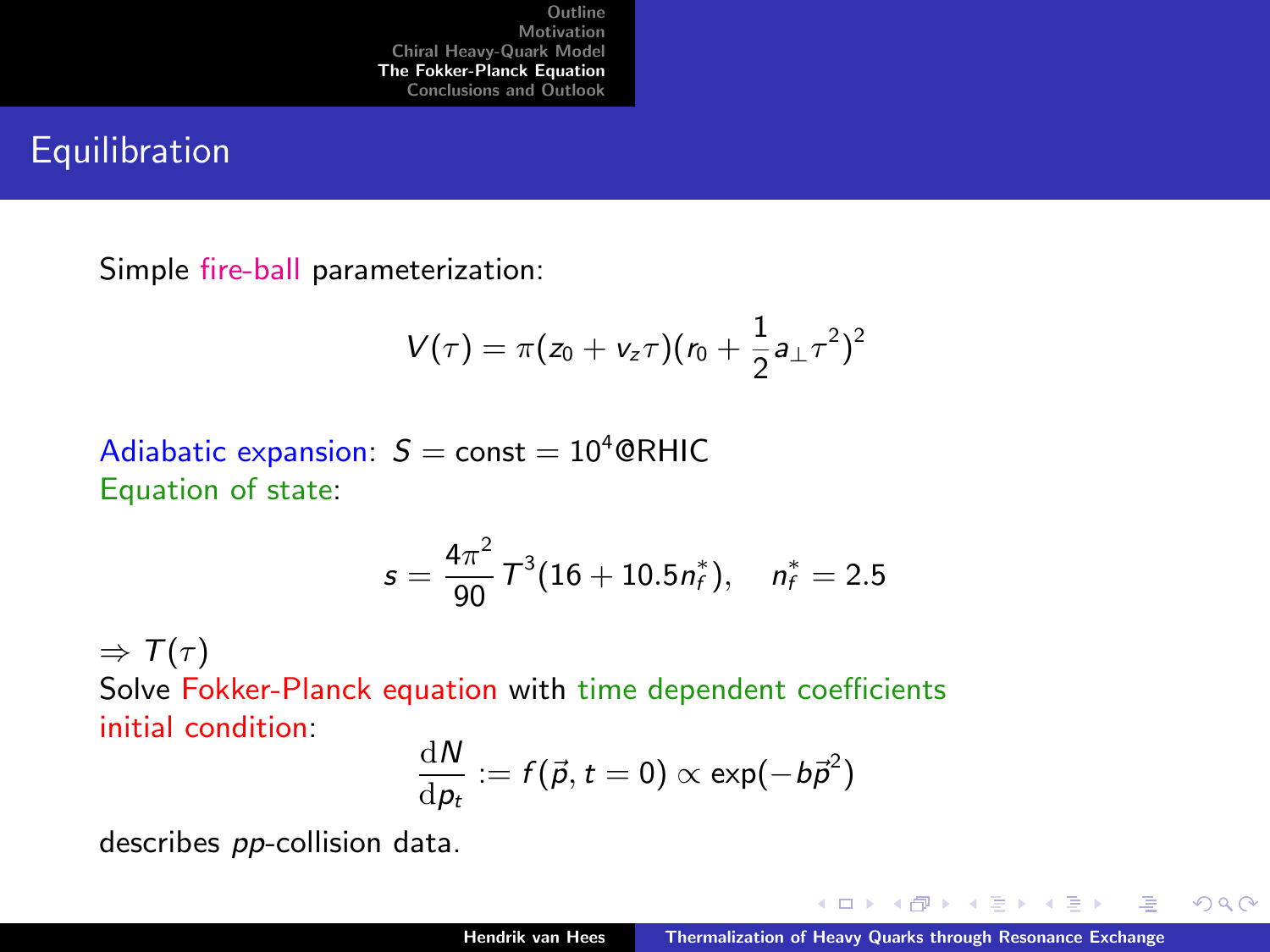# Evolution of  $p_t$  spectra: pQCD



 $2Q$ 

÷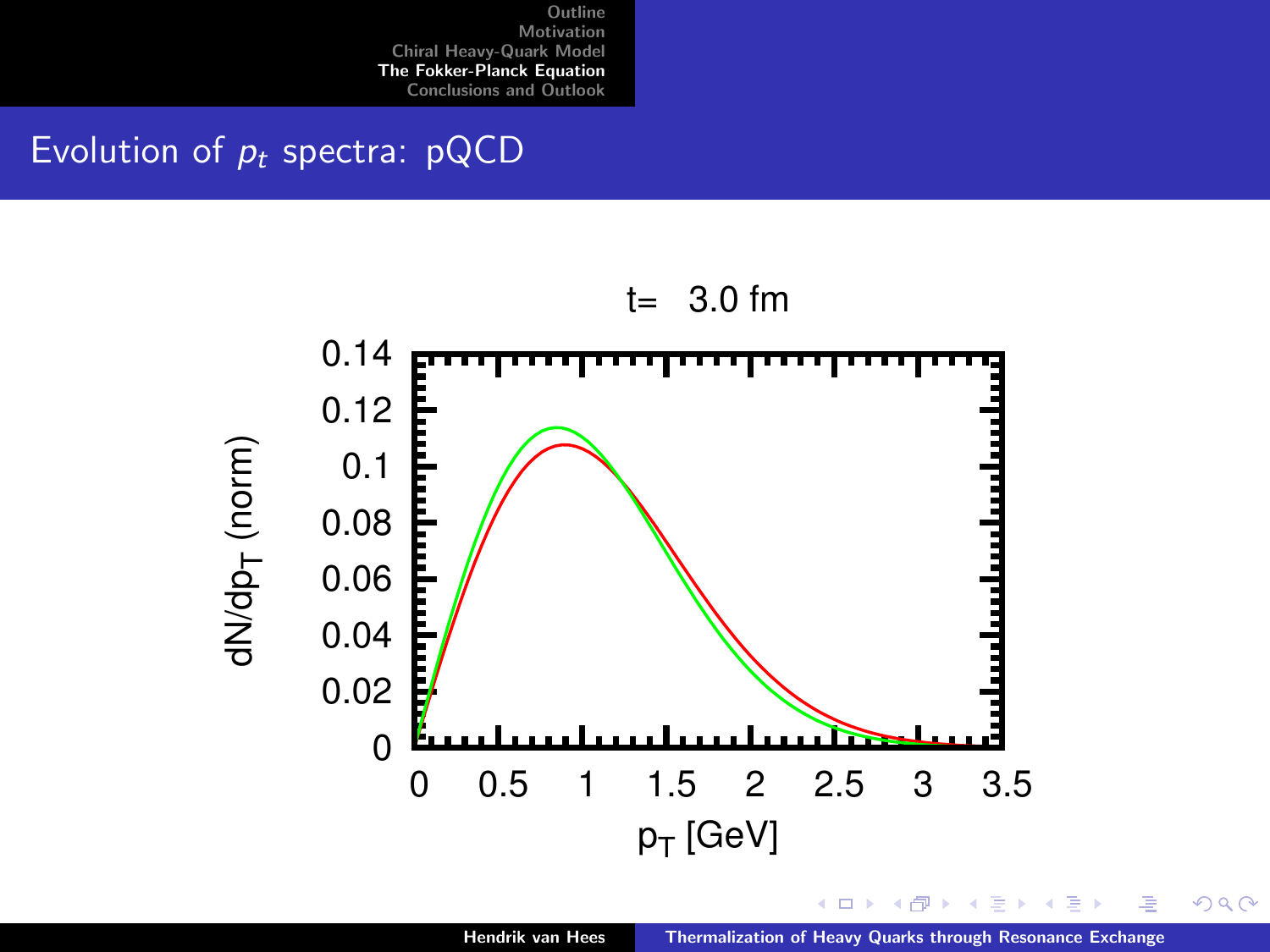Evolution of  $p_t$  spectra: resonances + pQCD



 $\Box$ 

 $2Q$ 

÷